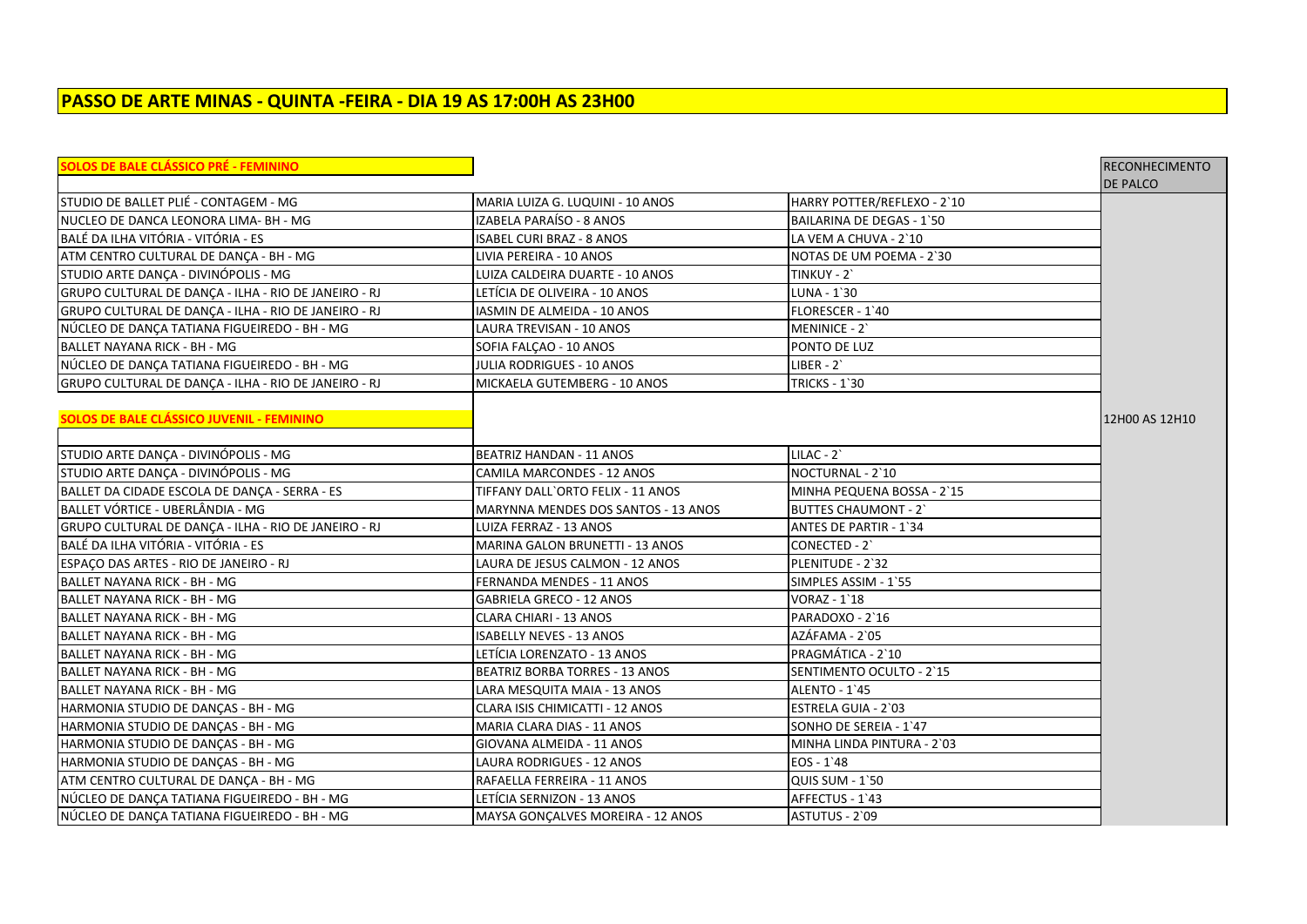| SOLOS DE BALE CLÁSSICO JUVENIL - MASCULINO           |                                         |                               |                       |
|------------------------------------------------------|-----------------------------------------|-------------------------------|-----------------------|
|                                                      |                                         |                               |                       |
| BALLET NAYANA RICK - BH - MG                         | NICOLAS SANTOS - 11 ANOS                | MENINO PERDIDO - 2'10         |                       |
|                                                      |                                         |                               |                       |
| <b>SOLOS DE BALE CLÁSSICO ADULTO - FEMININO</b>      |                                         |                               | <b>RECONHECIMENTO</b> |
|                                                      |                                         |                               | DE PALCO              |
| BALLET NAYANA RICK - BH - MG                         | CAMILA NOGUEIRA - 14 ANOS               | SINUOSO - 2`30                |                       |
| lBALLET NAYANA RICK - BH - MG                        | LAIS PAIVA-14 ANOS                      | MINHA ESSENCIA - 2'00         |                       |
| BALLET NAYANA RICK - BH - MG                         | VALENTINA MOROSOLI - 14 ANOS            | CAMINHOS PARA UM CORPO - 2`30 |                       |
| BALLET NAYANA RICK - BH - MG                         | LUANA MACHADO - 14 ANOS                 | UM PEDAÇO DE MIM - 2'10       |                       |
| GRUPO CULTURAL DE DANÇA - ILHA - RIO DE JANEIRO - RJ | HELENA LIMA - 16 ANOS                   | NOVEMBRO - 2'36               |                       |
| ESPACO CULTURAL MICHELLE SALIBA - BH - MG            | HELOÍSA FRANCA - 16 ANOS                | INCONSCIENTE SENTIMENTO - 3'  |                       |
| NUCLEO DE DANCA LEONORA LIMA - BH - MG               | MARIA LUIZA BRANDÃO - 14 ANOS           | ONDINE - 1'26                 |                       |
| NUCLEO DE DANCA LEONORA LIMA - BH - MG               | <b>CAMILA MATTOS - 15 ANOS</b>          | ABSTRATO - 2                  |                       |
| BALLET VÓRTICE - UBERLÂNDIA - MG                     | MARYLIA FERREIRA N. DA PAIXÃO - 14 ANOS | <b>FOLIE - 2'30</b>           |                       |
| BALÉ DA ILHA VITÓRIA - VITÓRIA - ES                  | CLAUDIA FERNADES MASSARO - 14 ANOS      | MEU CAMINHO - 2               |                       |
| GRUPO CULTURAL DE DANÇA - ILHA - RIO DE JANEIRO - RJ | ÉRIKA NISTALDO - 15 ANOS                | <b>SONHOS - 2`03</b>          | 12H10 AS 12H20        |
| GRUPO CULTURAL DE DANCA - ILHA - RIO DE JANEIRO - RJ | <b>ESTHER MONTEIRO - 15 ANOS</b>        | <b>FUGA DE SI - 1'40</b>      |                       |
| NÚCLEO ARTÍSTICO - BH - MG                           | GABRIELA CORRÊA - 15 ANOS               | <b>INQUIETUDE - 1'30</b>      |                       |
| STUDIO ARTE DANÇA - DIVINÓPOLIS - MG                 | LAURA VAZ - 15 ANOS                     | ÓPTICA - 2`23                 |                       |
| STUDIO ARTE DANÇA - DIVINÓPOLIS - MG                 | LETÍCIA BERNARDES - 15 ANOS             | A ESPIRAL - 2`30              |                       |
| ATM CENTRO CULTURAL DE DANÇA - BH - MG               | SARAH QUINTÃO - 15 ANOS                 | <b>INPUT - 2'30</b>           |                       |
| ATM CENTRO CULTURAL DE DANÇA - BH - MG               | <b>GEOVANA SANTOS - 15 ANOS</b>         | <b>IN AREA - 2`30</b>         |                       |
| ATM CENTRO CULTURAL DE DANCA - BH - MG               | CLARA GRANDI - 16 ANOS                  | IMPETUS - 2`30                |                       |
| ATM CENTRO CULTURAL DE DANCA - BH - MG               | ANA BEATRIZ MELLO - 16 ANOS             | SCUTUM - 2`30                 |                       |
|                                                      |                                         |                               |                       |
| SOLOS DE BALE CLÁSSICO ADULTO - MASCULINO            |                                         |                               |                       |
|                                                      |                                         |                               |                       |
| ATM CENTRO CULTURAL DE DANÇA - BH - MG               | JOSÉ ABÍLIO NERI - 15 ANOS              | EFFUGERE - 2`50               |                       |
|                                                      |                                         |                               |                       |
| SOLOS DE BALE CLÁSSICO AVANÇADO - FEMININO           |                                         |                               | RECONHECIMENTO        |
|                                                      |                                         |                               | DE PALCO              |
| BALLET NAYANA RICK - BH - MG                         | LUÍZA BARBOSA - 22 ANOS                 | SUSPIROS NOTURNOS - 1'40      |                       |
| BALLET NAYANA RICK - BH - MG                         | LAÍS NACIF - 17 ANOS                    | INDÔMITO - 2`                 |                       |
| lBALLET NAYANA RICK - BH - MG                        | MARIA JÚLIA MAZALA - 18 ANOS            | UM MINUTO PARA MIM - 1'55     |                       |
| BALLET NAYANA RICK - BH - MG                         | JÚLIA GASPAR BOTELHO - 18 ANOS          | ÁTIMO - 2`30                  |                       |
| ATM CENTRO CULTURAL DE DANÇA - BH - MG               | CAMILA RAMALHO - 18 ANOS                | SILEO - 2`30                  |                       |
| ATM CENTRO CULTURAL DE DANCA - BH - MG               | <b>LORENA LORENZATO - 17 ANOS</b>       | <b>SENSUS - 2'30</b>          |                       |
| ATM CENTRO CULTURAL DE DANCA - BH - MG               | FERNANDA YASMIN - 17 ANOS               | FRAGILIS - 2`30               |                       |
| NÚCLEO ARTÍSTICO - BH - MG                           | SOFIA RESENDE - 17 ANOS                 | VITÓRIA DE SAMOTRÁCIA - 2`30  |                       |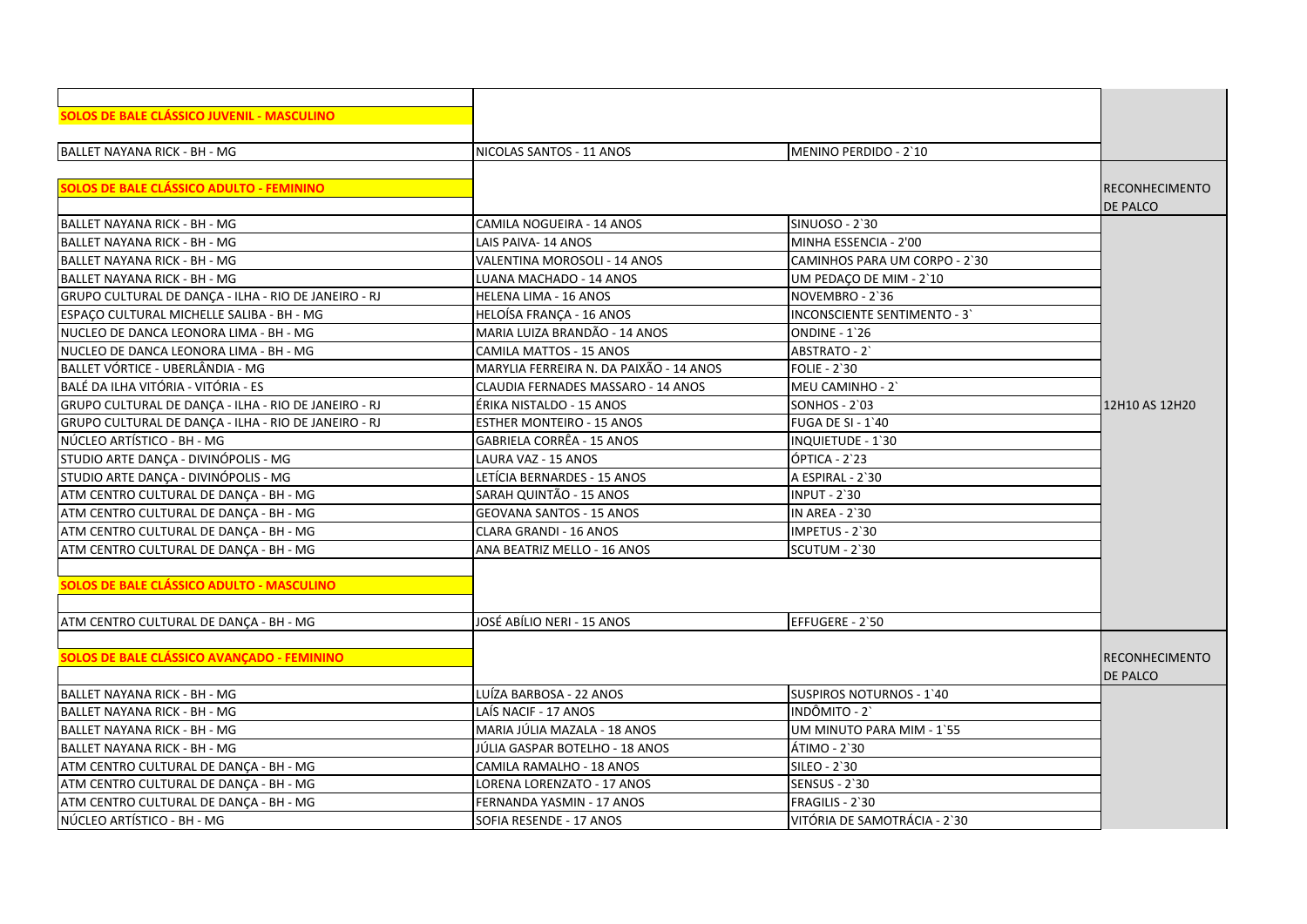| BALLET VÓRTICE - UBERLÂNDIA - MG                     | ISABELLA ALCANTARA SOUSA - 17 ANOS         | POP - 1'30                   |                |
|------------------------------------------------------|--------------------------------------------|------------------------------|----------------|
| NÚCLEO DE DANÇA TATIANA FIGUEIREDO - BH - MG         | CAROLINA CARVALHO - 17 ANOS                | PONTO CEGO - 3               |                |
|                                                      |                                            |                              |                |
| <b>DUOS DE BALE CLÁSSICO - PRÉ</b>                   |                                            |                              |                |
|                                                      |                                            |                              |                |
| GRUPO CULTURAL DE DANÇA - ILHA - RIO DE JANEIRO - RJ | LETÍCIA DE OLIVEIRA - 10 A. CONC           |                              |                |
|                                                      | MATHEUS GIFFONI - 10A. CONC                | ENCONTRO - 2'16              |                |
|                                                      |                                            |                              |                |
| <b>DUOS DE BALE CLÁSSICO - JUVENIL</b>               |                                            |                              | 12H20 AS 12H30 |
|                                                      |                                            |                              |                |
| BALÉ DA ILHA VITÓRIA - VITÓRIA - ES                  | IZABEL CERUTTI DUTRA - 13A. CONC           |                              |                |
|                                                      | MARIA JULIA VON RANDOW BASÍLIO - 13A. CONC | TARDE DE FÉRIAS - 2`30       |                |
|                                                      |                                            |                              |                |
| <b>DUOS DE BALE CLÁSSICO - ADULTO</b>                |                                            |                              |                |
|                                                      |                                            |                              |                |
| GRUPO CULTURAL DE DANÇA - ILHA - RIO DE JANEIRO - RJ | ESTHER MONTEIRO - 15 A. CONC               |                              |                |
|                                                      | MATHEUS LIMA - 22 A. N CONC                | REFLEXOS - 3                 |                |
|                                                      |                                            |                              |                |
| DUOS DE BALE CLÁSSICO - AVANÇADO                     |                                            |                              |                |
| BALLET NAYANA RICK - BH - MG                         | JÚLIA GASPAR BOTELHO - 18 A. CONC.         |                              |                |
|                                                      | MARIA JÚLIA MAZALA - 18A, CONC.            | MARIA MARIAS - 2`30          |                |
|                                                      |                                            |                              |                |
| NÚCLEO DE DANÇA TATIANA FIGUEIREDO - BH - MG         | CAROLINA CARVALHO - 17 ANOS - CONC         |                              |                |
|                                                      | EMANUELLA MELO - 18 ANOS - CONC            | AKAI ITO - 3                 |                |
|                                                      |                                            |                              |                |
| ATM CENTRO CULTURAL DE DANÇAS - BELO HORIZONTE - MG  | PEDRO LOPES - 23 ANOS                      |                              |                |
|                                                      | RENAN LEMOS - 23 ANOS                      | CORVUS - 3'                  |                |
|                                                      |                                            |                              |                |
| <b>CONJUNTOS DE BALE CLÁSSICO - PRÉ</b>              |                                            |                              |                |
|                                                      |                                            |                              | <b>ENSAIOS</b> |
| STUDIO LE DANCE - NOVA LIMA - MG                     | CONJ.                                      | SUNSHINE - 3'49              | 13h00 as 13h08 |
|                                                      |                                            |                              |                |
| <b>CONJUNTOS DE BALE CLÁSSICO - JUVENIL</b>          |                                            |                              |                |
|                                                      |                                            |                              | <b>ENSAIOS</b> |
| BALLET NAYANA RICK - BH - MG                         | CONJ.                                      | DESCONSTRUINDO OS ADDAMS - 4 | 13H10 AS 13H18 |
| HARMONIA STUDIO DE DANÇAS - BH - MG                  | CONJ.                                      | L'ARC EM CIEL - 3'18         | 13H41 AS 13H49 |
| ATM CENTRO CULTURAL DE DANÇA - BH - MG               | CONJ.                                      | CIGANINHAS - 5'              | 15H40 AS 15H50 |
|                                                      |                                            |                              |                |

**CONJUNTOS DE BALE CLÁSSICO - ADULTO**

**ENSAIOS**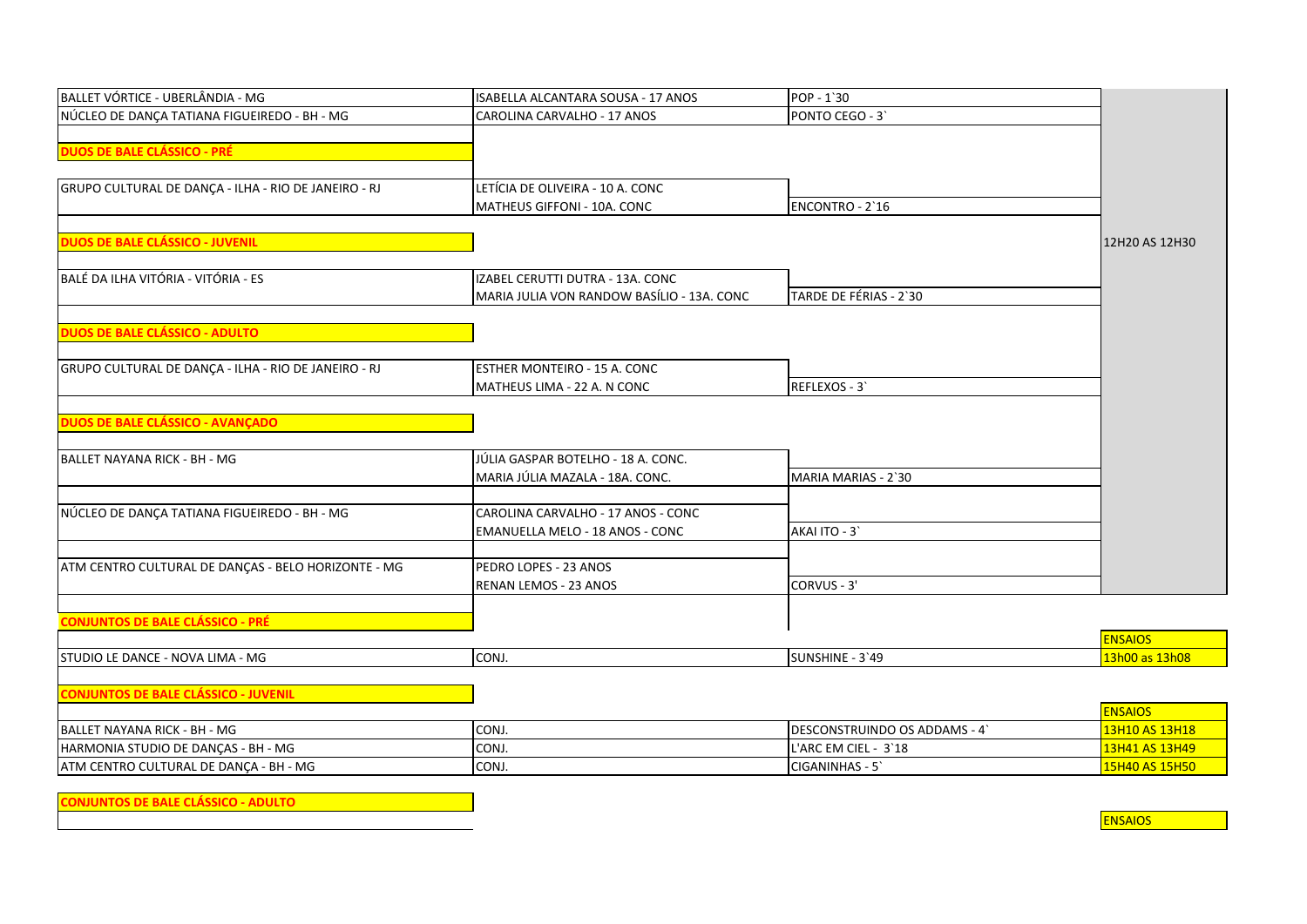| GRUPO CULTURAL DE DANÇA - ILHA - RIO DE JANEIRO - RJ | CONJ. | <b>IENTRE NOTAS - 3'30</b>        | 14H01 AS 14H09 |
|------------------------------------------------------|-------|-----------------------------------|----------------|
| BALÉ DA ILHA VILA VELHA - VILA VELHA - ES            | CONJ. | <b>PARTES DE MIM - 4</b>          | 14H10 AS 14H18 |
| BALÉ DA ILHA VITÓRIA - VITÓRIA - ES                  | CONJ. | SIMÉTRICO - 2`20                  | 14H19 AS 14H25 |
| INUCLEO DE DANCA LEONORA LIMA- BH - MG               | CONJ. | <b>ARRIVAL OF BIRDS - 5'</b>      | 14H26 AS 14H36 |
| STUDIO ARTE DANCA - DIVINÓPOLIS - MG                 | CONJ. | BENÇÃO, BENÇOE - 5                | 14H37 AS 14H47 |
| IBALLET NAYANA RICK - BH - MG                        | CONJ. | O QUE POSSO SENTIR - 5            | 13H20 AS 13H28 |
| NÚCLEO DE DANÇA TATIANA FIGUEIREDO - BH - MG         | CONJ. | LEALDADE, CORAGEM, VERDADE - 3`30 | 14H48 AS 15H06 |

**CONJUNTOS DE BALE CLÁSSICO - AVANÇADO**

|                                           |       |                                            | <b>ENSAIOS</b>        |
|-------------------------------------------|-------|--------------------------------------------|-----------------------|
| BALLET NAYANA RICK - BH - MG              | CONJ. | <b>ISUSPIROS NOTURNOS - 5</b>              | 13H30 AS 13H40        |
| IATM CENTRO CULTURAL DE DANCA - BH - MG   | CONJ. | <b>RESURFACE - 5</b>                       | 13H51 AS 14H00        |
| ESPACO CULTURAL MICHELLE SALIBA - BH - MG | CONJ. | LÁBIOS VERMELHOS , OLHOS EM PRANTOS - 4`30 | <b>15H07 AS 15H16</b> |
| INUCLEO DE DANCA LEONORA LIMA - BH - MG   | CONJ. | 2 EM 1 - 5'                                | 15H51 AS 16H00        |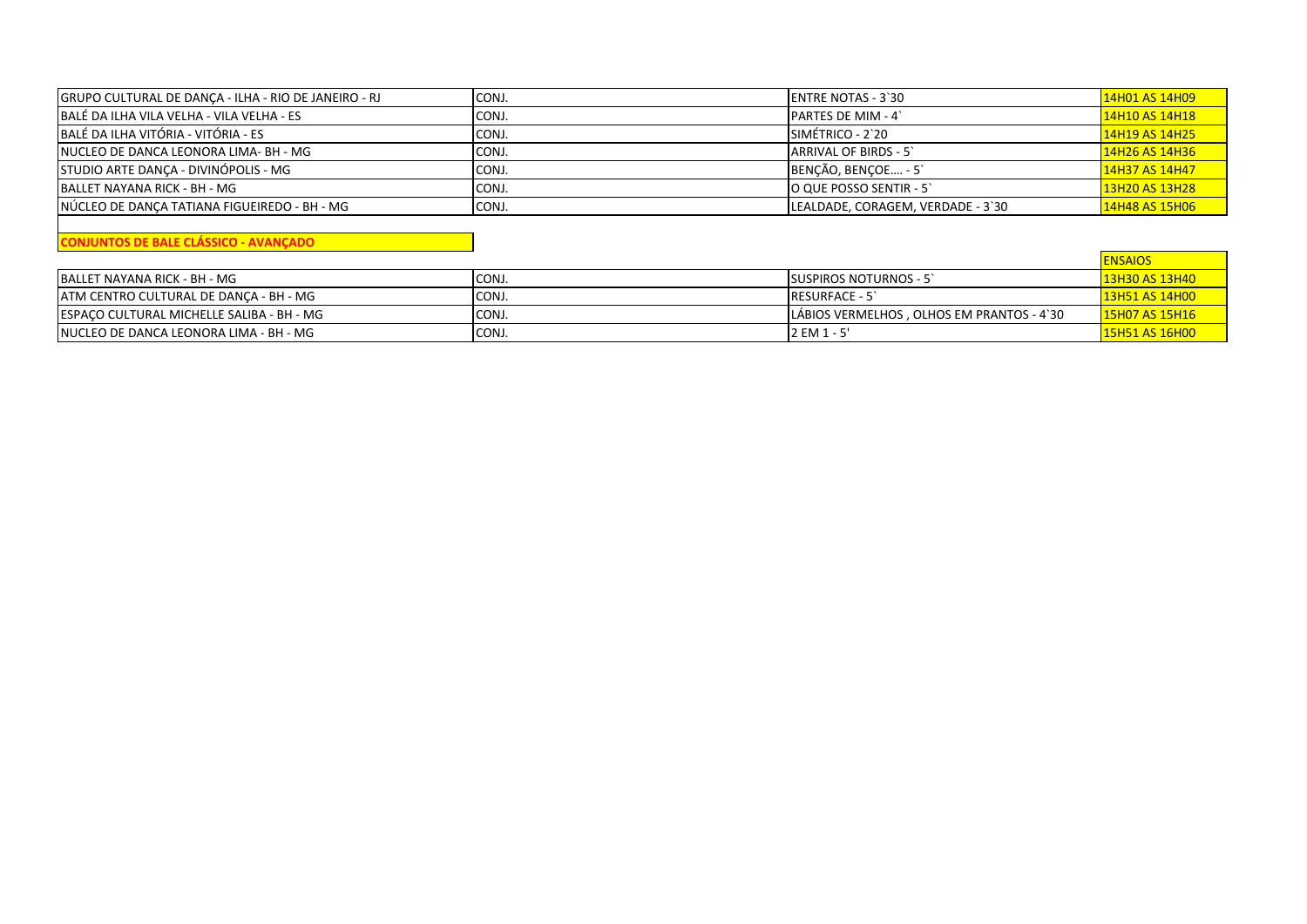## **PASSO DE ARTE MINAS - DIA 20 - SEXTA-FEIRA DAS 17:00H/23H00**

| <b>VARIAÇÕES DE REPERTÓRIO PRÉ - FEMININO</b>        |                                            |                                        | <b>RECONHECIMENTO</b> |
|------------------------------------------------------|--------------------------------------------|----------------------------------------|-----------------------|
|                                                      |                                            |                                        | <b>DE PALCO</b>       |
| GRUPO CULTURAL DE DANÇA - ILHA - RIO DE JANEIRO - RJ | <b>IASMIN DE ALMEIDA - 10 ANOS</b>         | PAYSANT - 0'47                         |                       |
| GRUPO CULTURAL DE DANÇA - ILHA - RIO DE JANEIRO - RJ | LETÍCIA DE OLIVEIRA - 10 ANOS              | FADA ROSA - 0`53                       |                       |
| GRUPO CULTURAL DE DANÇA - ILHA - RIO DE JANEIRO - RJ | MICKAELA GUTEMBERG - 10 ANOS               | CUPIDO - 0'58                          |                       |
| NUCLEO DE DANCA LEONORA LIMA - BH - MG               | IZABELA PARAÍSO - 8 ANOS                   | PAYSANT - 1                            |                       |
| BALLET DA CIDADE ESCOLA DE DANÇA - SERRA - ES        | TIFFANY DALL'ORTO FELIX - 11 ANOS          | PRINCESA FLORINE - 1'15                |                       |
| BALLET NAYANA RICK - BH - MG                         | SOFIA FALCÃO - 10 ANOS                     | PAYSANT - 0'55                         | 13H20 AS 13H25        |
| BALLET NAYANA RICK - BH - MG                         | <b>GABRIELA MORALEIDA - 10 ANOS</b>        | COPPÉLIA DOLL - 2`10                   |                       |
| STUDIO ARTE DANÇA - DIVINÓPOLIS - MG                 | LUIZA CALDEIRA - 10 ANOS                   | PRINCESA FLORINE - 1`05                |                       |
| ATM CENTRO CULTURAL DE DANÇAS - BH - MG              | LIVIA PEREIRA - 10 ANOS                    | CUPIDO - 1                             |                       |
| ESCOLA MINEIRA DE BAILADOS - BH - MG                 | CECIÍLIA GUIMARÃES - 10 ANOS               | LA FILLE MAL GARDÉE - 1`37             |                       |
| VARIAÇÕES DE REPERTÓRIO PRÉ - MASCULINO              |                                            |                                        |                       |
|                                                      |                                            |                                        |                       |
| GRUPO CULTURAL DE DANÇA - ILHA - RIO DE JANEIRO - RJ | MATHEUS GIFFONI - 10 ANOS                  | PASANT - 1                             |                       |
|                                                      |                                            |                                        |                       |
| <b>VARIAÇÕES DE REPERTÓRIO JUVENIL - FEMININO</b>    |                                            |                                        | <b>RECONHECIMENTO</b> |
|                                                      |                                            |                                        | <b>DE PALCO</b>       |
|                                                      |                                            |                                        |                       |
| IBALLET NAYANA RICK - BH - MG                        | LETÍCIA LORENZATO - 13 ANOS                | HARLEQUINADE - 1`55                    |                       |
| <b>BALLET NAYANA RICK - BH - MG</b>                  | <b>ISABELLY NEVES - 13 ANOS</b>            | ENTRÉE DE MEDORA - 1'42                |                       |
| BALLET NAYANA RICK - BH - MG                         | LORENA ZARATTINI - 13 ANOS                 | PAS DE TROIS DO LAGO DOS CISNES - 1`35 |                       |
| <b>BALLET NAYANA RICK - BH - MG</b>                  | <b>BEATRIZ BORBA TORRES - 13 ANOS</b>      | <b>BAILE DOS GRADUADOS - 1'30</b>      |                       |
| <b>BALLET NAYANA RICK - BH - MG</b>                  | <b>CLARA CHIARI - 13 ANOS</b>              | 6 VARIAÇÃO DE PAQUITA - 1`50           |                       |
| BALLET NAYANA RICK - BH - MG                         | <b>FERNANDA MENDES - 11 ANOS</b>           | LA FILLE MAL GARDÉE - 2                |                       |
| <b>BALLET NAYANA RICK - BH - MG</b>                  | <b>GABRIELA GRECO - 12 ANOS</b>            | 5 VARIAÇÃO DE PAQUITA - 2`02           |                       |
| <b>BALLET NAYANA RICK - BH - MG</b>                  | <b>BRUNA MALHEIROS - 12 ANOS</b>           | COPPÉLIA DOLL - 2                      |                       |
| ALLEGRO ESPAÇO DE DANÇA - JUIZ DE FORA - MG          | ÁGATHA RIGANTE - 11 ANOS                   | <b>BAILE DOS GRADUADOS - 1'42</b>      |                       |
| ALLEGRO ESPAÇO DE DANÇA - JUIZ DE FORA - MG          | SOFIA FERREIRA COELHO - 11 ANOS            | FAIRY DOLL - 2                         |                       |
| ESPAÇO DAS ARTES - RIO DE JANEIRO - RJ               | LAURA DE JESUS CALMON GARCIA - 12 ANOS     | TALISMÃ - 1`18                         |                       |
| STUDIO ARTE DANÇA - DIVINÓPOLIS - MG                 | JÚLIA ANDRADE - 13 ANOS                    | PAYSANT - 1                            |                       |
| STUDIO ARTE DANÇA - DIVINÓPOLIS - MG                 | CAMILA MARCONDES - 12 ANOS                 | TALISMÃ - 2`30                         |                       |
| ATM CENTRO CULTURAL DE DANÇAS - BH - MG              | RAFAELLA FERREIRA - 11 ANOS                | CHAMAS DE PARIS - 1`30                 |                       |
| BALLET NAYANA RICK - BH - MG                         | LARA MESQUITA MAIA - 13 ANOS               | SWANILDA 3 ATO - 2`10                  |                       |
| GRUPO CULTURAL DE DANÇA - ILHA - RIO DE JANEIRO - RJ | LUIZA FERRAZ - 13 ANOS                     | COPPÉLIA 3 ATO - 1'55                  |                       |
| GRUPO MINAS GERAIS DE DANÇA - BH - MG                | <b>GABRIELLE PEREIRA - 11 ANOS</b>         | FAIRY DOLL - 2                         |                       |
| BALLET VÓRTICE - UBERLÂNDIA - MG                     | MARYNNA MENDES DOS SANTOS - 12 ANOS        | COPPÉLIA 1 ATO - 2`30                  |                       |
| BALLET VORTICE - UBERLÄNDIA - MG                     | SOPHIA APARECIDA COSTA MARCOLINO - 13 ANOS | PAQUITA - 1`30                         |                       |
| BALLET VÓRTICE - UBERLÂNDIA - MG                     | LAURA DIAS - 12 ANOS                       | PAQUITA - 1`30                         |                       |
| COMPASSO ACADEMIA DE DANCA - BH - MG                 | SOPHIA BORGES - 13 ANOS                    | CHAMAS DE PARIS - 1`09                 | 13H25 AS 13H30        |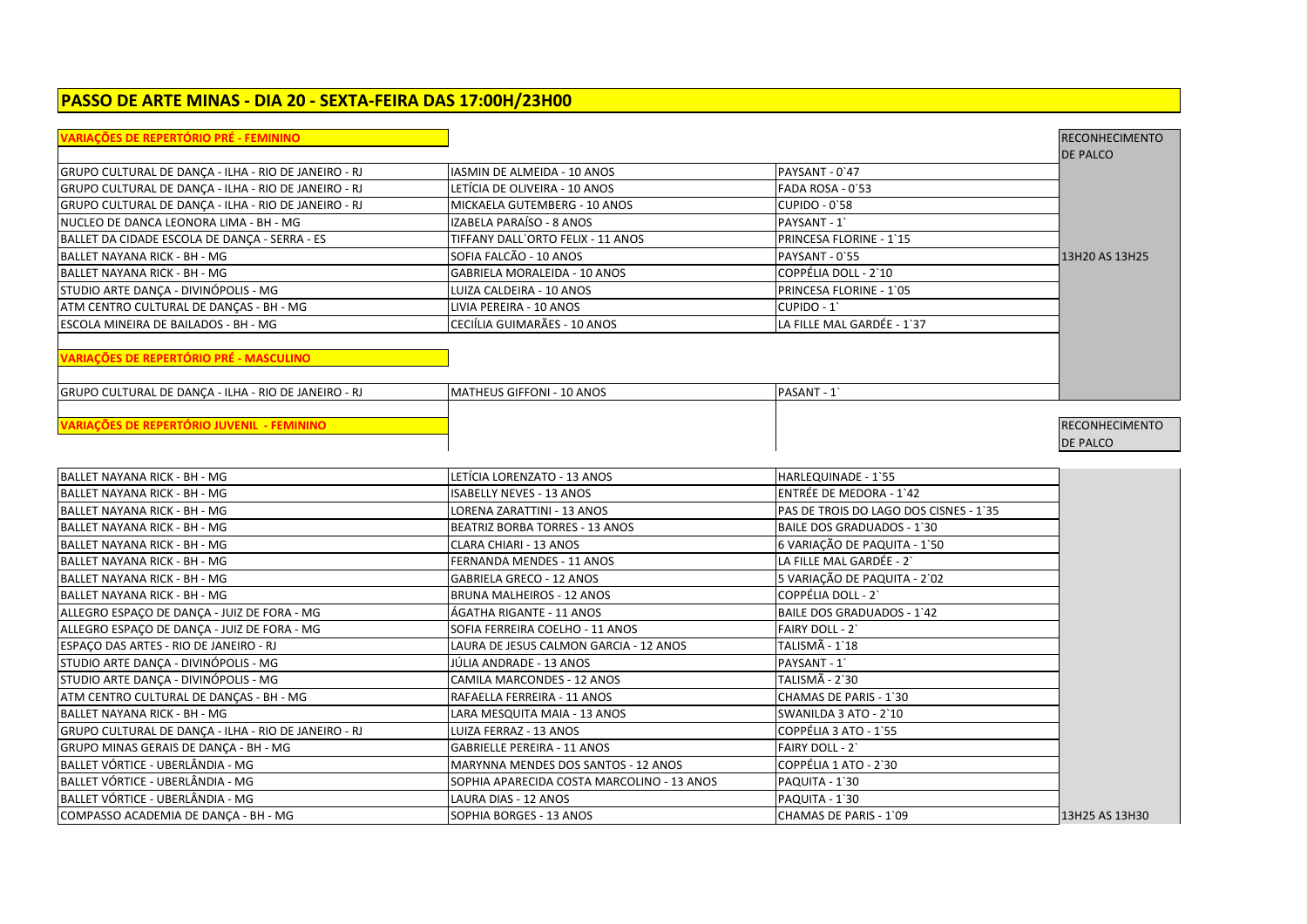| HARMONIA STUDIO DE DANÇAS - BH - MG                  | MARIA CLARA DIAS - 11 ANOS               | LA FILLE MAL GARDÉE - 1`30              |                       |
|------------------------------------------------------|------------------------------------------|-----------------------------------------|-----------------------|
| HARMONIA STUDIO DE DANÇAS - BH - MG                  | CLARA ISIS CHIMICATTI - 12 ANOS          | PAYSANT - 1'15                          |                       |
| BALÉ DA ILHA VITÓRIA - VITÓRIA - ES                  | MARINA GALON BRUNETTI - 13 ANOS          | CUPIDO - 1`50                           |                       |
| BALLET STUDIO JUMP - BH - MG                         | CAROLINA FERREIRA S. MOREIRA - 12 ANOS   | PRINCESA FLORINE - 1'07                 |                       |
| HARMONIA STUDIO DE DANÇAS - BH - MG                  | GIOVANA ALMEIDA - 11 ANOS                | HARLEQUINADE - 1'47                     |                       |
| HARMONIA STUDIO DE DANÇAS - BH - MG                  | LAURA RODRIGUES - 12 ANOS                | PRINCESA FLORINE - 1                    |                       |
| NÚCLEO BELLA DANCAS - BH - MG                        | ANA JULIA SILVA - 13 ANOS                | PRINCESA FLORINE - 1`05                 |                       |
| BALLET & CLASSE - BH - MG                            | SOPHIA HERINGER - 13 ANOS                | O DESPERTAR DE FLORA - 2`45             |                       |
| NÚCLEO DE DANÇA TATIANA FIGUEIREDO - BH - MG         | CAMILA CARVALHO - 12 ANOS                | PRINCESA FLORINE - 1                    |                       |
| STUDIO ARTE DANCA - DIVINÓPOLIS - MG                 | BEATRIZ HANDAN - 11 ANOS                 | PAYSANT - 1'                            |                       |
|                                                      |                                          |                                         |                       |
| <b>VARIAÇÕES DE REPERTÓRIO JUVENIL - MASCULINO</b>   |                                          |                                         |                       |
| BALLET NAYANA RICK - BH - MG                         | NICOLAS SANTOS - 11 ANOS                 | BOBO DA CORTE - 1`25                    |                       |
| <b>BALLET NAYANA RICK - BH - MG</b>                  | <b>ERICK POSSAS - 13 ANOS</b>            | BAILE DOS GRADUADOS - TAMBOR - 1`55     |                       |
|                                                      |                                          |                                         |                       |
| VARIAÇÕES DE REPERTÓRIO ADULTO - FEMININO            |                                          |                                         | <b>RECONHECIMENTO</b> |
|                                                      |                                          |                                         | <b>DE PALCO</b>       |
| ESPAÇO CULTURAL MICHELLE SALIBA - BH - MG            | ANA LOISE DE CARALHO LAUREANO - 14 ANOS  | COPPELIA -2'00                          |                       |
| ATM CENTRO CULTURAL DE DANÇAS - BH - MG              | GEOVANA SANTOS - 15 ANOS                 | LA FILLE MAL GARDÉE - 1'34              |                       |
| ATM CENTRO CULTURAL DE DANÇAS - BH - MG              | ANA BEATRIZ MELLO - 16 ANOS              | PAQUITA - 1`30                          |                       |
| BALLET VÓRTICE - UBERLÂNDIA - MG                     | MARYLIA F. NETTO DA PAIXÃO - 14 ANOS     | $KITRI - 1$                             |                       |
| GRUPO MINAS GERAIS DE DANÇA - BH - MG                | MARIA LUIZA BRANDÃO - 14 ANOS            | ESMERALDA - 1                           |                       |
| ESPAÇO CULTURAL MICHELLE SALIBA - BH - MG            | HELOÍSA FRANÇA - 16 ANOS                 | RAYMONDA 1 ATO PIZZICATO - 1`37         |                       |
| GRUPO MINAS GERAIS DE DANÇA - BH - MG                | JULIANA REZENDE - 15 ANOS                | ESMERALDA - 1                           |                       |
| NUCLEO DE DANCA LEONORA LIMA - BH - MG               | JULIA MOREIRA - 14 ANOS                  | GAMZATTI - 2`                           |                       |
| NUCLEO DE DANCA LEONORA LIMA - BH - MG               | <b>MANUELA VERSIEUX - 15 ANOS</b>        | ESMERALDA - 1                           |                       |
| STUDIO DE DANCA ADRIANA CORRADI - ITAÚNA - MG        | GIOVANA GOMES - 15 ANOS                  | PRINCESA FLORINE - 1                    |                       |
| GRUPO CULTURAL DE DANÇA - ILHA - RIO DE JANEIRO - RJ | ÉRIKA NISTALDO - 15 ANOS                 | TALISMÃ - 2`                            |                       |
| GRUPO CULTURAL DE DANÇA - ILHA - RIO DE JANEIRO - RJ | HELENA LIMA - 16 ANOS                    | DULCINÉIA - 2`30                        |                       |
| GRUPO CULTURAL DE DANÇA - ILHA - RIO DE JANEIRO - RJ | SARAH GIFFONI - 16 ANOS                  | CARNAVAL EM VENEZA - 2`56               | 13H32 AS 13H40        |
| GRUPO CULTURAL DE DANÇA - ILHA - RIO DE JANEIRO - RJ | <b>ESTHER MONTEIRO - 15 ANOS</b>         | GAMZATTI - 1`42                         |                       |
| GRUPO CULTURAL DE DANÇA - ILHA - RIO DE JANEIRO - RJ | MARIA LUIZA MUNIZ - 14 ANOS              | COPPÉLIA 1 ATO - 2`08                   |                       |
| COMPASSO ACADEMIA DE DANÇA - BH - MG                 | ANA LOPES - 14 ANOS                      | CHAMAS DE PARIS - 1`09                  |                       |
| COMPASSO ACADEMIA DE DANÇA - BH - MG                 | MARIA EDUARDA CÔRREA - 15 ANOS           | TROIS DO LAGO DOS CISNES - 1`26         |                       |
| COMPASSO ACADEMIA DE DANÇA - BH - MG                 | IRIS PEREIRA - 16 ANOS                   | CUPIDO CUBANO - 1'24                    |                       |
| STUDIUM DE DANÇAS KORPUS - GUARAPARI - ES            | LAVÍNIA TREVEZANE - 15 ANOS              | KITRI - 1`10                            |                       |
| <b>BALLET STUDIO JUMP - BH - MG</b>                  | GIOVANA LEOPOLDINO DE OLIVEIRA - 14 ANOS | PRINCESA CANDIDE - 1`22                 |                       |
| BALLET STUDIO JUMP - BH - MG                         | ANNA LUIZA COSTA SANTOS - 16 ANOS        | DOM QUIXOTE III ATO - 1`23              |                       |
| STUDIO ARTE DANCA - DIVINÓPOLIS - MG                 | LETÍCIA BERNARDES - 15 ANOS              | NOITE DE WALPURGIS - FAUNO - 2`30       |                       |
| STUDIO ARTE DANÇA - DIVINÓPOLIS - MG                 | LAURA VAZ - 15 ANOS                      | LA BAYADERE SOMBRAS - 2                 |                       |
| NÚCLEO ARTÍSTICO - BH - MG                           | GABRIELA CORRÊA - 15 ANOS                | VARIAÇÃO DE GULNARA 1 ATO CORSÁRIO-1'30 |                       |
| ESPACO DAS ARTES - GOIANIA - GO                      | ANA LUIZA FILGUEIRA - 15 ANOS            | PAQUITA - 1'10                          |                       |
| BALLET NAYANA RICK - BH - MG                         | VALENTINA MOROSLI - 14 ANOS              | GANZATTI - 1`25                         |                       |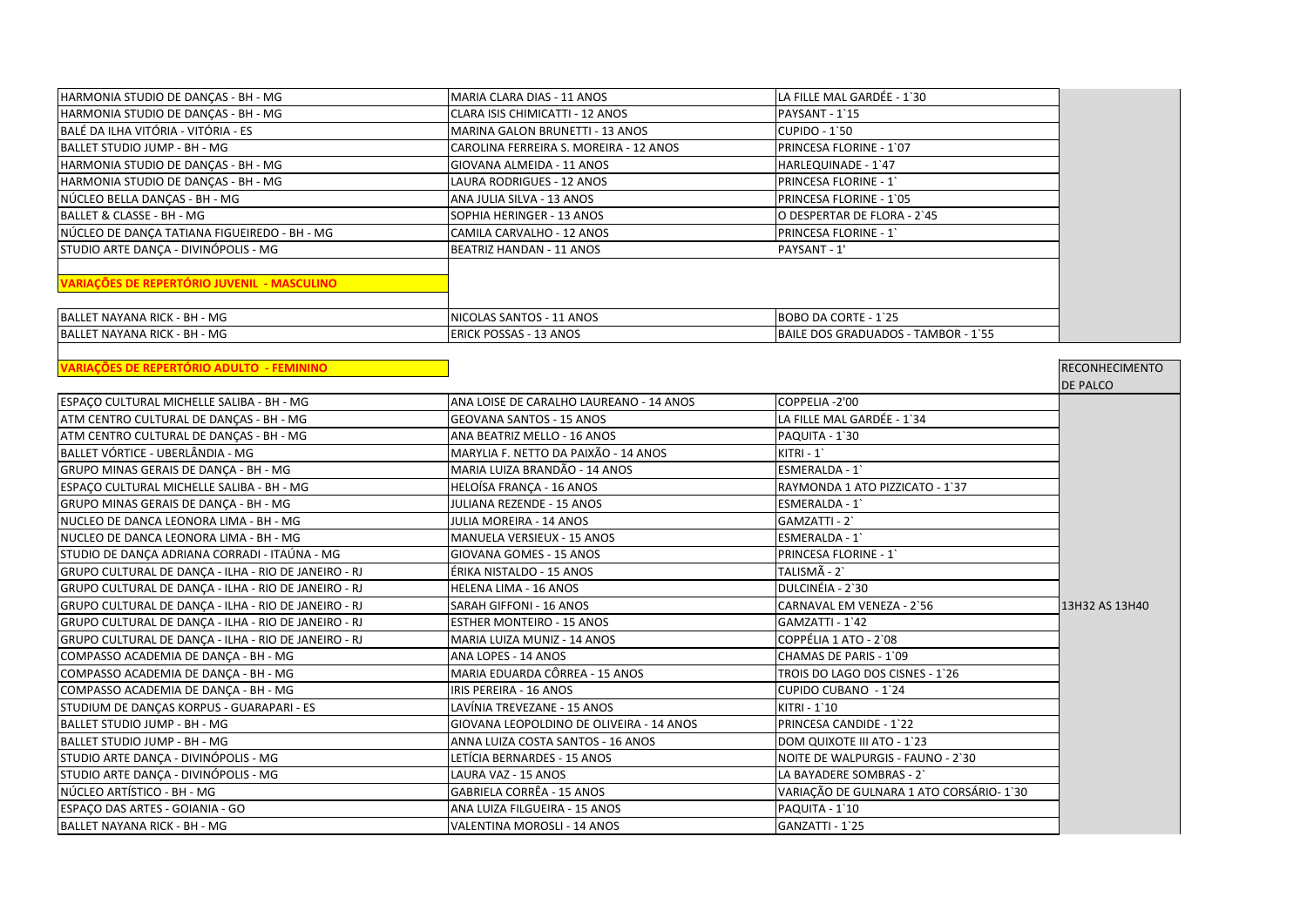| BALLET NAYANA RICK - BH - MG                            | LUANA MACHADO - 14 ANOS            | 4 VAR. DE PAQUITA - 1`20              |                       |
|---------------------------------------------------------|------------------------------------|---------------------------------------|-----------------------|
| BALLET NAYANA RICK - BH - MG                            | LAIS PAIVA - 14 ANOS               | <b>BODAS DE AURORA - 2'00</b>         |                       |
| ESCOLA MINEIRA DE BAILADOS - BH-MG                      | ANA BEATRIZ MENERLICK - 14 ANOS    | <b>FADA ROSA - 2'</b>                 |                       |
|                                                         |                                    |                                       |                       |
| <b>VARIAÇÕES DE REPERTÓRIO ADULTO - MASCULINO</b>       |                                    |                                       |                       |
| BALLET VÓRTICE - UBERLÂNDIA - MG                        | CAIO CORREIA NEVES - 16 ANOS       | LA FILLE MAL GARDÉE - 1`34            |                       |
|                                                         |                                    |                                       | <b>RECONHECIMENTO</b> |
| <b>VARIAÇÕES DE REPERTÓRIO AVANÇADO - FEMININO</b>      |                                    |                                       | <b>DE PALCO</b>       |
| ESPACO CULTURAL MICHELLE SALIBA - BH - MG               | LUANA MORENO - 20 ANOS             | FADA MIGUÉ - 1`08                     |                       |
| ESPAÇO CULTURAL MICHELLE SALIBA - BH - MG               | MARINA MEDEIROS - 18 ANOS          | ESMERALDA - 1`47                      |                       |
| COMPASSO ACADEMIA DE DANÇA - BH - MG                    | LAURA MUSCHIONI - 18 ANOS          | RAINHA DAS DRÍADES - 1`51             |                       |
| COMPASSO ACADEMIA DE DANÇA - BH - MG                    | HELENA BRANDÃO - 17 ANOS           | GISELLE - 2`01                        |                       |
| COMPASSO ACADEMIA DE DANÇA - BH - MG                    | MARINA SABA - 20 ANOS              | RAYMONDA - 2`50                       |                       |
| ESTÚDIO DE DANÇA BEATRIZ DE ALMEIDA - CAMPO GRANDE - MS | LAIS ALMEIDA FERREIRA - 16 ANOS    | ESMERALDA - 1`34                      |                       |
| BALLET NAYANA RICK - BH - MG                            | MARIA JÚLIA MAZALA - 18 ANOS       | MARCO SPADA - ANGELA VARIATION - 1`30 |                       |
| BALLET NAYANA RICK - BH - MG                            | LUIZA BARBOSA - 22 ANOS            | <b>BODAS DE AURORA - 2'30</b>         |                       |
| ESPAÇO DAS ARTES - RIO DE JANEIRO - RJ                  | ESTHER LAVINYA GALDINO - 17 ANOS   | CORSÁRIO - 1`23                       | 13H43 AS 13H50        |
| ATM CENTRO CULTURAL DE DANÇAS - BH - MG                 | PABLIANE SANTOS - 20 ANOS          | ESMERALDA - 1`48                      |                       |
| ATM CENTRO CULTURAL DE DANÇAS - BH - MG                 | FERNANDA YASMIM - 19 ANOS          | PAQUITA - 1`30                        |                       |
| ATM CENTRO CULTURAL DE DANÇAS - BH - MG                 | ANA BEATRIZ GUEDES - 17 ANOS       | TROIS DO LAGO - 1`45                  |                       |
| NÚCLEO ARTÍSTICO - BH - MG                              | SOFIA RESENDE - 17 ANOS            | KITRI 3 ATO DOM QUIXOTE - 1`30        |                       |
| ESPAÇO CULTURAL MICHELLE SALIBA - BH - MG               | LAURA HEVELYN M. MOREIRA - 19 ANOS | COPPELIA 3 ATO - 2`17                 |                       |
| NUCLEO DE DANCA LEONORA LIMA - BH                       | SOFIA SARMENTO - 16 ANOS           | GAMZATTI - 2'00                       |                       |
|                                                         |                                    |                                       |                       |
|                                                         |                                    |                                       |                       |
| <b>VARIAÇÕES DE REPERTÓRIO AVANÇADO - MASCULINO</b>     |                                    |                                       |                       |
| COMPASSO ACADEMIA DE DANÇA - BH - MG                    | PEDRO FERNANDES - 17 ANOS          | LA ESMERALDA - 1'09                   |                       |
| NUCLEO DE DANCA LEONORA LIMA - BH                       | DYHAN PIERRE - 17 ANOS             | CORSÁRIO - 1`                         |                       |
| GRUPO CULTURAL DE DANÇA - ILHA - RIO DE JANEIRO - RJ    | LUAN PEDRO - 17 ANOS               | LA FILLE MAL GARDÉE - 1`28            |                       |
| <b>PAS DE DEUX DE REPERTÓRIO ADULTO</b>                 |                                    |                                       | <b>RECONHECIMENTO</b> |
|                                                         |                                    |                                       | DE PALCO              |
| ATM CENTRO CULTURAL DE DANÇAS - BH - MG                 | SARAH QUINTÃO - 15 A. CONC         |                                       |                       |
|                                                         | JOSÉ ABÍLIO NERI - 15A. CONC       | PÁSSARO AZUL - 3`                     |                       |
|                                                         |                                    |                                       |                       |
| GRUPO CULTURAL DE DANÇA - ILHA - RIO DE JANEIRO - RJ    | SARAH GIFFONI - 16 ANOS - CONC     |                                       |                       |
|                                                         | LUAN PEDRO - 17 A. N CONC.         | CARNAVAL EM VENEZA - 4`30             |                       |
|                                                         |                                    |                                       |                       |
| GRUPO CULTURAL DE DANÇA - ILHA - RIO DE JANEIRO - RJ    | MARIA LUIZA MUNIZ - 14A. CONC.     |                                       |                       |
|                                                         | MATHEUS LIMA - 22A. N CONC         | O CORSÁRIO - 3`30                     |                       |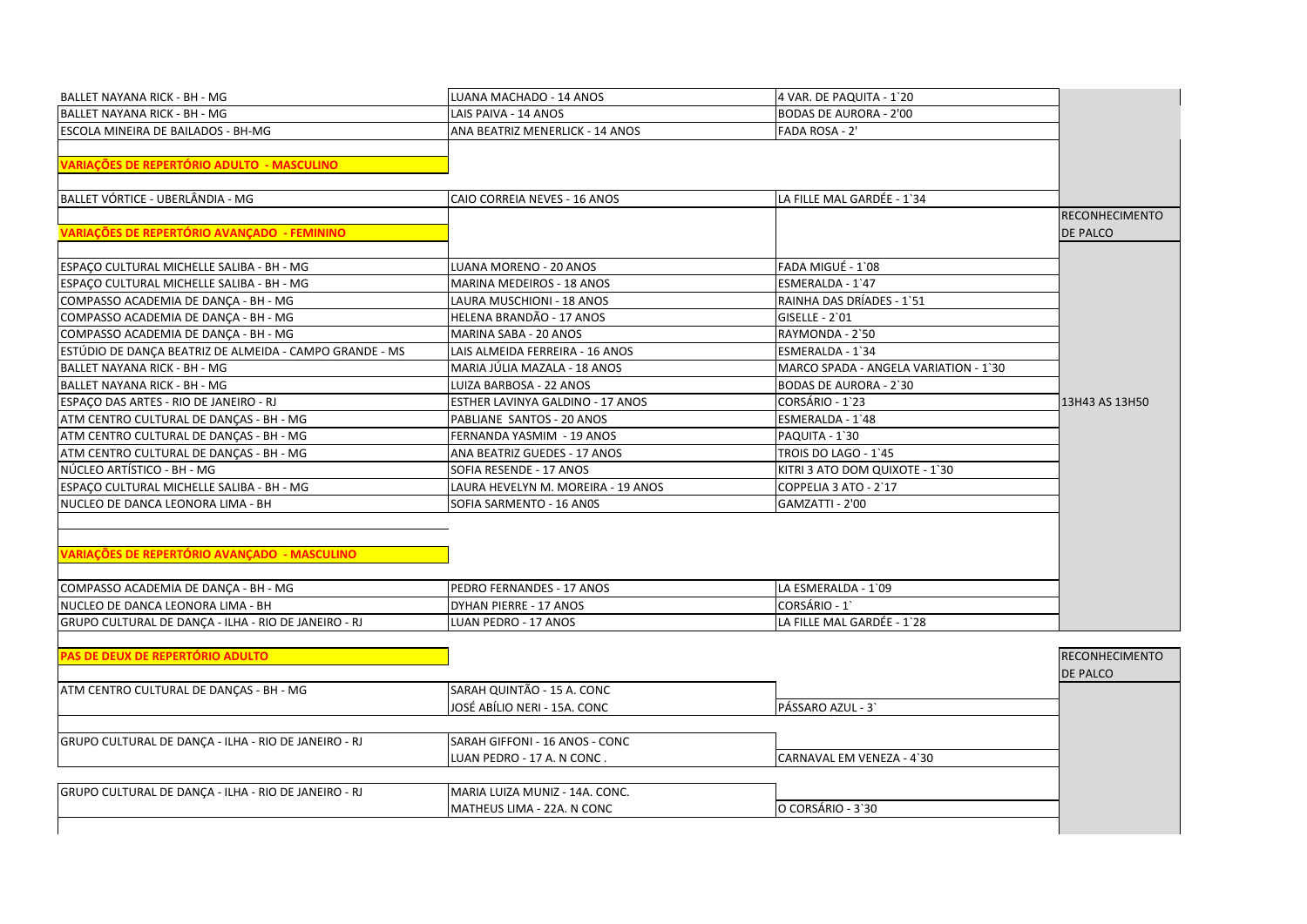| ELOA BIMBATO - 14 ANOS E NATHAN FERNANDES - AC. | <b>COPPELIA</b>                                                                                                                                                                                                                                                                                                                                                                     |                                                                                                                                                                                                                                       |
|-------------------------------------------------|-------------------------------------------------------------------------------------------------------------------------------------------------------------------------------------------------------------------------------------------------------------------------------------------------------------------------------------------------------------------------------------|---------------------------------------------------------------------------------------------------------------------------------------------------------------------------------------------------------------------------------------|
|                                                 |                                                                                                                                                                                                                                                                                                                                                                                     |                                                                                                                                                                                                                                       |
|                                                 |                                                                                                                                                                                                                                                                                                                                                                                     |                                                                                                                                                                                                                                       |
|                                                 |                                                                                                                                                                                                                                                                                                                                                                                     | 13H50 AS 13H55                                                                                                                                                                                                                        |
|                                                 |                                                                                                                                                                                                                                                                                                                                                                                     |                                                                                                                                                                                                                                       |
|                                                 |                                                                                                                                                                                                                                                                                                                                                                                     |                                                                                                                                                                                                                                       |
|                                                 |                                                                                                                                                                                                                                                                                                                                                                                     |                                                                                                                                                                                                                                       |
|                                                 |                                                                                                                                                                                                                                                                                                                                                                                     |                                                                                                                                                                                                                                       |
|                                                 |                                                                                                                                                                                                                                                                                                                                                                                     |                                                                                                                                                                                                                                       |
|                                                 |                                                                                                                                                                                                                                                                                                                                                                                     |                                                                                                                                                                                                                                       |
|                                                 |                                                                                                                                                                                                                                                                                                                                                                                     |                                                                                                                                                                                                                                       |
|                                                 | O CORSÁRIO - 10                                                                                                                                                                                                                                                                                                                                                                     |                                                                                                                                                                                                                                       |
|                                                 |                                                                                                                                                                                                                                                                                                                                                                                     |                                                                                                                                                                                                                                       |
|                                                 |                                                                                                                                                                                                                                                                                                                                                                                     |                                                                                                                                                                                                                                       |
|                                                 |                                                                                                                                                                                                                                                                                                                                                                                     | <b>ENSAIOS</b>                                                                                                                                                                                                                        |
| CONJ.                                           | VALSA DOS ARCOS - 5                                                                                                                                                                                                                                                                                                                                                                 | 14H00 AS 14H10                                                                                                                                                                                                                        |
| CONJ.                                           | COPPELIA - 10                                                                                                                                                                                                                                                                                                                                                                       | 14H22 AS 14H42                                                                                                                                                                                                                        |
|                                                 |                                                                                                                                                                                                                                                                                                                                                                                     |                                                                                                                                                                                                                                       |
|                                                 |                                                                                                                                                                                                                                                                                                                                                                                     |                                                                                                                                                                                                                                       |
|                                                 |                                                                                                                                                                                                                                                                                                                                                                                     | <b>ENSAIOS</b>                                                                                                                                                                                                                        |
| CONJ.                                           | BAILE DOS GRADUADOS - 12                                                                                                                                                                                                                                                                                                                                                            | 14H43 AS 15H07                                                                                                                                                                                                                        |
| CONJ.                                           | CARNAVAL EM VENEZA - 6                                                                                                                                                                                                                                                                                                                                                              | 15H08 AS 15H20                                                                                                                                                                                                                        |
|                                                 |                                                                                                                                                                                                                                                                                                                                                                                     |                                                                                                                                                                                                                                       |
|                                                 |                                                                                                                                                                                                                                                                                                                                                                                     |                                                                                                                                                                                                                                       |
|                                                 |                                                                                                                                                                                                                                                                                                                                                                                     |                                                                                                                                                                                                                                       |
|                                                 |                                                                                                                                                                                                                                                                                                                                                                                     | <b>ENSAIOS</b>                                                                                                                                                                                                                        |
|                                                 |                                                                                                                                                                                                                                                                                                                                                                                     | 15H38 AS 16H00                                                                                                                                                                                                                        |
|                                                 |                                                                                                                                                                                                                                                                                                                                                                                     | 14H11 AS 14H21                                                                                                                                                                                                                        |
|                                                 |                                                                                                                                                                                                                                                                                                                                                                                     | 15H21 AS 15H37                                                                                                                                                                                                                        |
|                                                 |                                                                                                                                                                                                                                                                                                                                                                                     |                                                                                                                                                                                                                                       |
|                                                 |                                                                                                                                                                                                                                                                                                                                                                                     | <b>RECONHECIMENTO</b>                                                                                                                                                                                                                 |
|                                                 |                                                                                                                                                                                                                                                                                                                                                                                     | <b>DE PALCO</b>                                                                                                                                                                                                                       |
|                                                 |                                                                                                                                                                                                                                                                                                                                                                                     |                                                                                                                                                                                                                                       |
|                                                 |                                                                                                                                                                                                                                                                                                                                                                                     |                                                                                                                                                                                                                                       |
|                                                 |                                                                                                                                                                                                                                                                                                                                                                                     | 16H10 AS 16H15                                                                                                                                                                                                                        |
|                                                 |                                                                                                                                                                                                                                                                                                                                                                                     |                                                                                                                                                                                                                                       |
|                                                 |                                                                                                                                                                                                                                                                                                                                                                                     |                                                                                                                                                                                                                                       |
|                                                 |                                                                                                                                                                                                                                                                                                                                                                                     |                                                                                                                                                                                                                                       |
|                                                 |                                                                                                                                                                                                                                                                                                                                                                                     |                                                                                                                                                                                                                                       |
|                                                 |                                                                                                                                                                                                                                                                                                                                                                                     |                                                                                                                                                                                                                                       |
|                                                 |                                                                                                                                                                                                                                                                                                                                                                                     |                                                                                                                                                                                                                                       |
|                                                 |                                                                                                                                                                                                                                                                                                                                                                                     |                                                                                                                                                                                                                                       |
|                                                 | BRUNA CHEBILE - 24 A. CONC.<br>LEONARDO BRUNO RODRIGUES - 27A. CONC<br>RENATA GOMES - 19 A. CONC.<br>PEDRO LOPES - 23A. CONC.<br>CAMILA RAMALHO - 18 A. CONC.<br>ARTHUR WILLE - 21A. CONC.<br>CONJ.<br>CONJ.<br>CONJ.<br>MARIA EDUARDA FERREIRA - 12 ANOS<br><b>GEOVANNA RAFAELA - 13 ANOS</b><br>LÍVIA GOULART - 16 ANOS<br>SARAH GIFFONI - 16 ANOS<br>MARIA LUIZA MUNIZ - 14 ANOS | ESMERALDA - 10`20<br>A ESCRAVA E O MERCADOR - 10<br>PAQUITA - 12`<br>VALSA DAS HORAS - 5<br>SUITE DE DON QUIXOTE - 8<br>APOCALYPTO - 2`30<br>SINTAXE GRAMATICAL - 2`30<br>PRISÕES INTERIORES - 2'40<br>ESPIRAL - 1'45<br>LIBERTÉ 1'30 |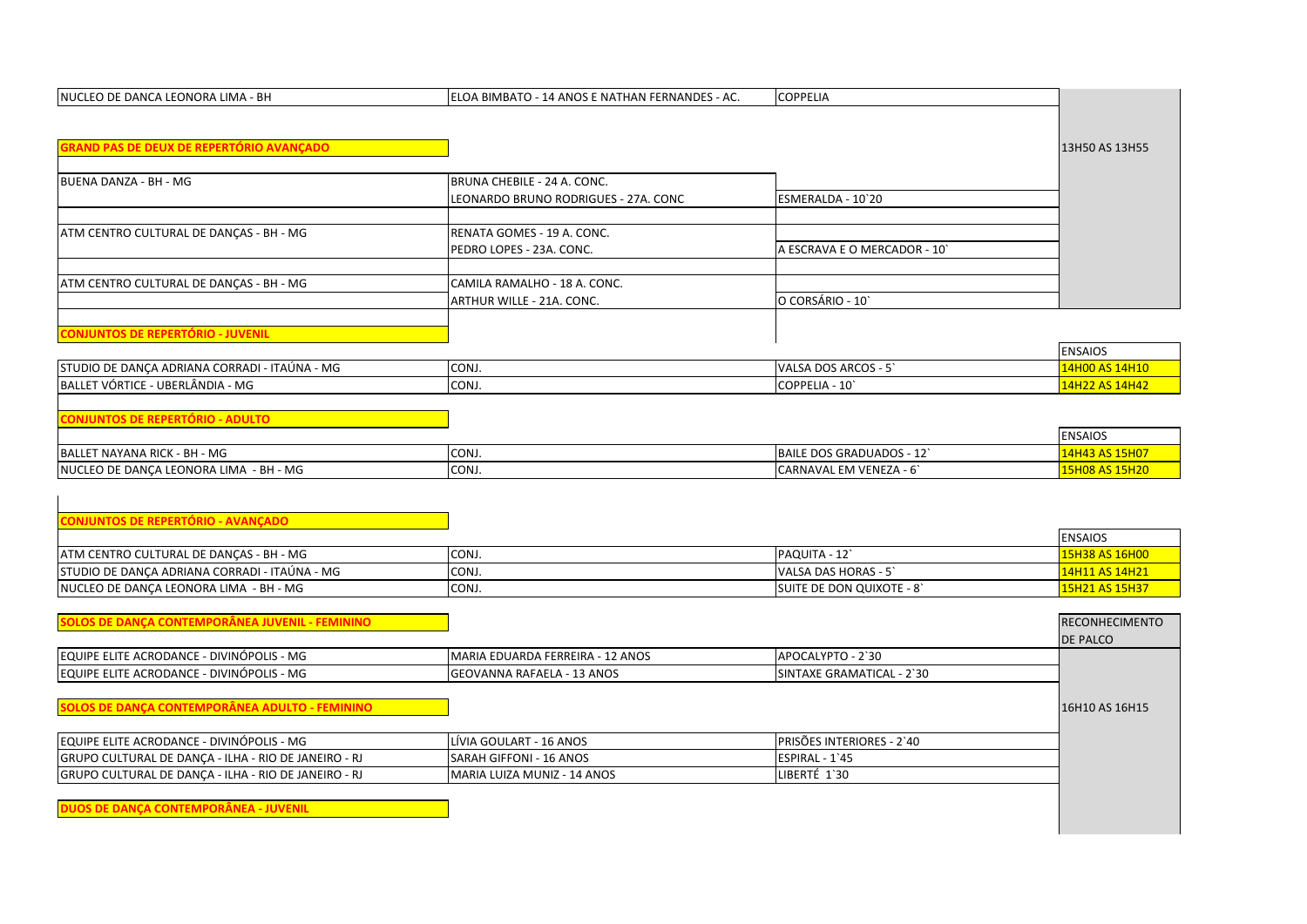| EQUIPE ELITE ACRODANCE - DIVINÓPOLIS - MG            | <b>GEOVANNA RAFAELA - 13 A. CONC.</b> |                        |                |
|------------------------------------------------------|---------------------------------------|------------------------|----------------|
|                                                      | lMARIA EDUARDA FERREIRA - 12A. CONC   | CONEXO 2.1 - 2`40      |                |
|                                                      |                                       |                        |                |
| <b>CONJUNTOS DE DANÇA CONTEMPORÂNEA - JUVENIL</b>    |                                       |                        |                |
|                                                      |                                       |                        | <b>ENSAIOS</b> |
| EQUIPE ELITE ACRODANCE - DIVINÓPOLIS - MG            | CONJ.                                 | <b>WORKAHOLIC - 5'</b> | 16H00 AS 16H10 |
|                                                      |                                       |                        |                |
| <b>CONJUNTOS DE DANÇA CONTEMPORÂNEA - AVANCADO</b>   |                                       |                        |                |
|                                                      |                                       |                        |                |
| GRUPO CULTURAL DE DANÇA - ILHA - RIO DE JANEIRO - RJ | CONJ.                                 | REFÚGIO - 3            | 16H11 AS 16H17 |
|                                                      |                                       |                        |                |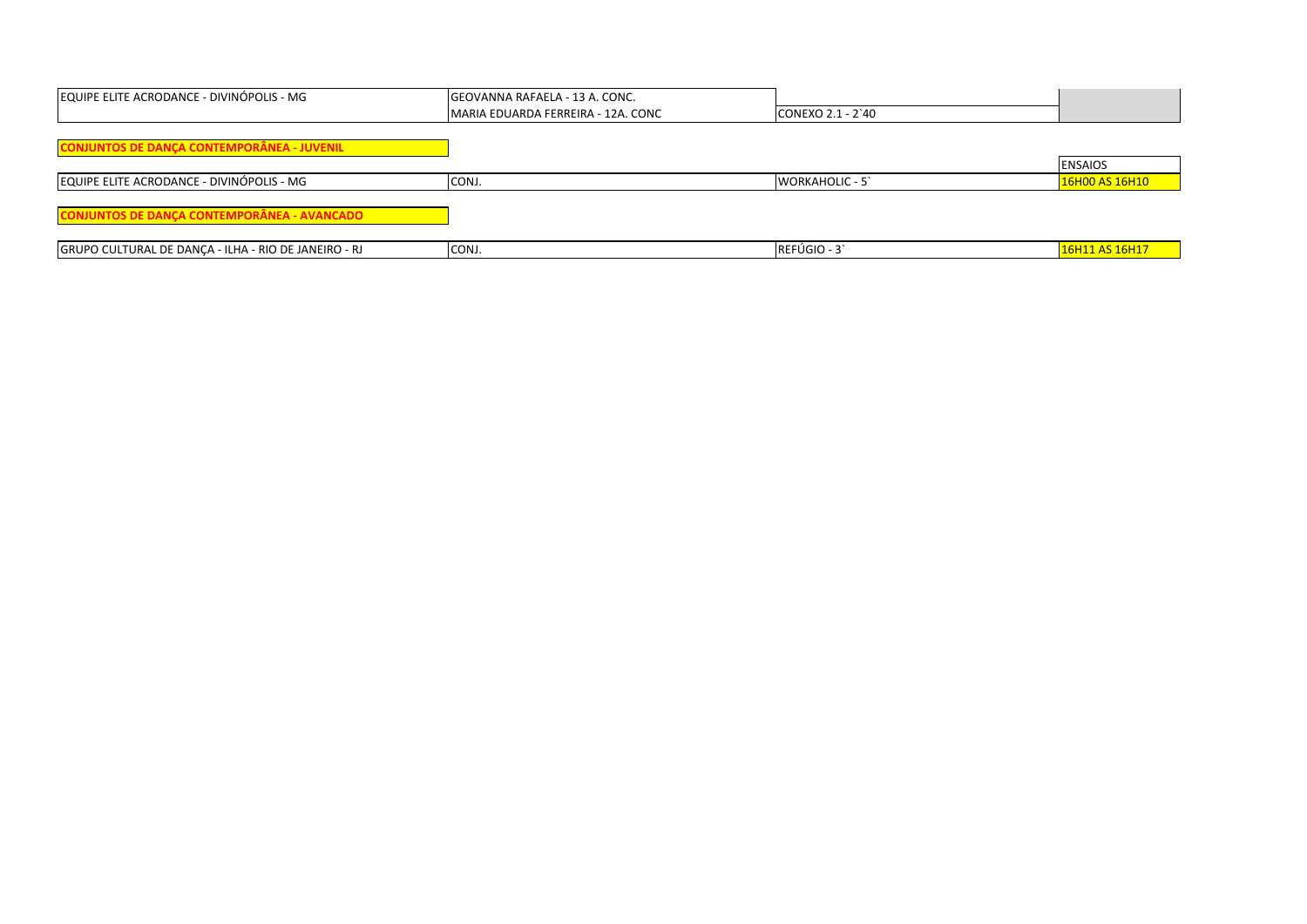| PASSO DE ARTE MINAS - SABADO - DIA 21 DAS 16:00H AS 23H00 |  |  |
|-----------------------------------------------------------|--|--|
|-----------------------------------------------------------|--|--|

| <u> SOLOS DE DANÇA CONTEMPORÂNEA JUVENIL - FEMININO</u>   |                                      |                                   | <b>RECONHECIMENTO</b> |
|-----------------------------------------------------------|--------------------------------------|-----------------------------------|-----------------------|
| GRUPO EXPRESSAR - SETE LAGOAS - MG                        | MARIANA GONCALVES - 13 ANOS          | QUE ISSO, BICHO? - 3`             | DE PALCO              |
| BALLET & CLASSE - BH - MG                                 | SOPHIA HERINGER - 13 ANOS            | LEGO - 2`36                       |                       |
| ESPACO DAS ARTES - RIO DE JANEIRO - RJ                    | PIETRA LEÃO SILVA - 11 ANOS          | MENINA DA TERRA - 2'40            |                       |
| ALLEGRO ESPAÇO DA DANÇA - JUIZ DE FOR A - MG              | SOFIA FERREIRA COELHO - 11 ANOS      | BISCOITO CHAMPANHE - 2`20         |                       |
|                                                           |                                      |                                   |                       |
| SOLOS DE DANÇA CONTEMPORÂNEA ADULTO - FEMININO            |                                      |                                   |                       |
| NUCLEO DE DANCA LEONORA LIMA - BH - MG                    | JULIANA REZENDE - 15 ANOS            | BIPOLAR - 2'                      |                       |
| NUCLEO DE DANCA LEONORA LIMA - BH - MG                    | JULIA MOREIRA - 14 ANOS              | VISIVA - 2`                       |                       |
| NUCLEO DE DANCA LEONORA LIMA - BH - MG                    | CAMILA MATTOS - 15 ANOS              | REWIND - 2                        |                       |
| NUCLEO DE DANCA LEONORA LIMA - BH - MG                    | MANUELA VERSIEUX - 15 ANOS           | ANGULARIS - 1`49                  |                       |
| NUCLEO DE DANCA LEONORA LIMA - BH - MG                    | ANA RODRIGUES - 15 ANOS              | POEMA - 1'49                      |                       |
| MARILU DIAS ESCOLA DE DANÇA - BH - MG                     | ANA CLARA SOARES - 16 ANOS           | SHAHU - 3`                        |                       |
|                                                           |                                      |                                   |                       |
| SOLOS DE DANÇA CONTEMPORÂNEA ADULTO - MASCULINO           |                                      |                                   |                       |
| STUDIO ARTE DANCA - DIVINÓPOLIS - MG                      | <b>ELIAS MENDES - 16 ANOS</b>        | <b>FARM - 2`50</b>                |                       |
| SOLOS DE DANÇA CONTEMPORÂNEA AVANÇADO - FEMININO          |                                      |                                   | 15H47 AS 15H52        |
|                                                           |                                      |                                   |                       |
| BALLET NAYANA RICK - BH - MG                              | CRISTIANE COSTA MONTEIRO - 23 ANOS   | MIL PASSOS - 3                    |                       |
| ESPACO CULTURAL MICHELLE SALIBA - BH - MG                 | PRISCILA VARGAS - 30 ANOS            | TRAVESSIA - 2`30                  |                       |
| ESPACO CULTURAL MICHELLE SALIBA - BH - MG                 | MARINA MEDEIROS - 18 ANOS            | UMA NOTA PARA RECOMEÇO - 2`30     |                       |
| ESPACO CULTURAL MICHELLE SALIBA - BH - MG                 | LAURA HEVELYN M. MOREIRA - 19 ANOS   | YANTRA - 2`30                     |                       |
| NUCLEO DE DANCA LEONORA LIMA - BH - MG                    | GIOVANA FILARDI - 17 ANOS            | INEFÁVEL - 2`                     |                       |
| COMPASSO ACADEMIA DE DANÇA - BH - MG                      | LUIZA GARNIER - 18 ANOS              | KAIZEN - 1`59                     |                       |
| COMPASSO ACADEMIA DE DANÇA - BH - MG                      | HELENA BRANDÃO - 17 ANOS             | CELLO - 2`20                      |                       |
| PRIMEIRO ATO CENTRO DE DANÇA - BH - MG                    | MARIANA RAGONE CARDOSO - 26 ANOS     | MAR DE MINAS - 2`50               |                       |
| CLUBE RECREATIVO DOM PEDRO II - CONSELHEIRO LAFAIETE - MG | LUANA MARIA DE SUSA VIEIRA - 18 ANOS | DE LINHAS É FEITO O UNIVERSO - 3` |                       |
| SOLOS DE DANÇA CONTEMPORÂNEA AVANÇADO - MASCULINO         |                                      |                                   |                       |
|                                                           |                                      |                                   |                       |
| COMPASSO ACADEMIA DE DANÇA - BH - MG                      | PEDRO FERNANDES - 17 ANOS            | SILENT SCREAM - 2`23              |                       |
| NUCLEO DE DANCA LEONORA LIMA - BH - MG                    | DYHAN PIERRE - 17 ANOS               | <b>DE. VIR - 2'</b>               |                       |
| DUOS DE DANÇA CONTEMPORÂNEA - AVANÇADO                    |                                      |                                   |                       |
| MARILU DIAS ESCOLA DE DANÇA - BH - MG                     | IARA SOLO - 17A. CONC.               |                                   |                       |
|                                                           | AMANDA ARCANJO - 15 A. CONC.         | <b>SACRUM - 2`15</b>              |                       |
| COMPASSO ACADEMIA DE DANÇA - BH - MG                      | LUIZA GARNIER - 18A. CONC            |                                   |                       |
|                                                           | PEDRO FERNANDES - 17 A. CONC.        | BACHIANAS N5 - 2'56               |                       |
| STUDIO DE DANÇA ADRIANA CORRADI - ITAÚNA - MG             | DAIANA VITÓRIA 18A. CONC             |                                   |                       |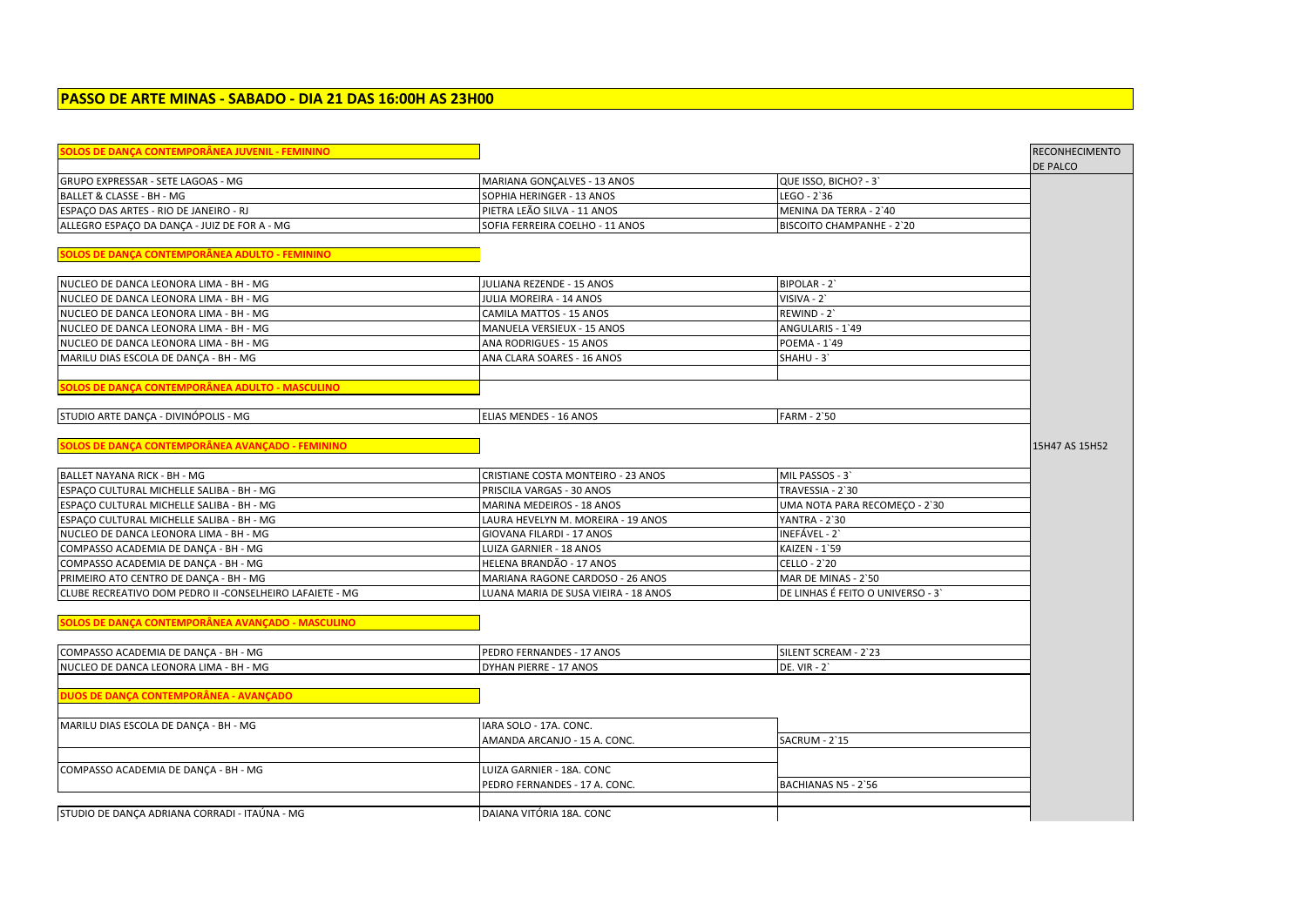|                                                                     | REBECA CORRADI - 20 A. CONC               | $D-DOIS - 3'$                  |                        |                |
|---------------------------------------------------------------------|-------------------------------------------|--------------------------------|------------------------|----------------|
|                                                                     |                                           |                                |                        |                |
| <u> CONJUNTOS DE DANÇA CONTEMPORÂNEA - JUVENIL</u>                  |                                           |                                |                        |                |
| GRUPO DE DANÇA MINAS TÊNIS CLUBE - BH - MG                          | CONJ.                                     | CORPO CASA - 2`19              | 4ª FEIRA A NOITE       | 19H00 AS 19H06 |
| CONJUNTOS DE DANÇA CONTEMPORÂNEA - ADULTO                           |                                           |                                |                        |                |
|                                                                     |                                           |                                |                        |                |
| BALÉ DA ILHA VITÓRIA - VITÓRIA - ES                                 | CONJ.                                     | UTOPIA - 3'40                  | 14H00 AS 14H05         |                |
| GRUPO DE DANÇA MINAS TÊNIS CLUBE - BH - MG                          | CONJ.                                     | CYBORG 2.2 - 2`30              | 4ª FEIRA A NOITE       | 19H00 AS 19H06 |
| STUDIO DE DANÇA ADRIANA CORRADI - ITAÚNA - MG                       | CONJ.                                     | GRANJEIO - 5'                  | 14H14 AS 14H24         |                |
| NUCLEO DE DANCA LEONORA LIMA- BH - MG                               | CONJ.                                     | PARADOXO - 5'                  | 4ª FEIRA A NOITE       | 19H18 AS 19H28 |
| BALLET STUDIO JUMP - BH - MG                                        | CONJ.                                     | BÁRBULA - 4`51                 | <b>4ªFEIRA A NOITE</b> | 19H30 AS 19H35 |
|                                                                     |                                           |                                |                        |                |
| CONJUNTOS DE DANÇA CONTEMPORÂNEA - AVANÇADO                         |                                           |                                |                        |                |
| STUDIO DE DANÇA ADRIANA CORRADI - ITAÚNA - MG                       | CONJ.                                     | DESMATAMENTO - 4`52            | 14H25 AS 14H35         |                |
| ESPACO CULTURAL MICHELLE SALIBA - BH - MG                           | CONJ.                                     | PARÁBOLA DA VIDA HUMANA - 4`45 | <b>4ªFEIRA A NOITE</b> | 19H47 AS 19H56 |
| MARILU DIAS ESCOLA DE DANÇA - BH - MG                               | CONJ.                                     | $ELAS - 3'$                    | <b>4ªFEIRA A NOITE</b> | 20H00 AS 20H06 |
| BALLET NAYANA RICK - BH - MG                                        | CONJ.                                     | VÉU SUSPENSO - 5               | <b>4ªFEIRA A NOITE</b> | 20H07 AS 20H17 |
|                                                                     |                                           |                                | <b>RECONHECIMENTO</b>  |                |
| SOLOS DE ESTILO LIVRE PRÉ - FEMININO                                |                                           |                                | <b>DE PALCO</b>        |                |
|                                                                     |                                           |                                |                        |                |
| STUDIO ARTE DANCA - DIVINÓPOLIS - MG                                | LUIZA CALDEIRA DUARTE - 10 ANOS           | <b>TRIBAL - 1'55</b>           |                        |                |
| CLUBE RECREATIVO DOM PEDRO II - CONSELHEIRO LAFAIETE - MG           | DANIELLA VELOSO FERRAZ - 8 ANOS           | EM MEU MUNDO - 3               |                        |                |
| ESCOLA MINEIRA DE BAILADOS - BH - MG                                | CECÍLIA GUIMARÃES - 10 ANOS               | RAINHA DE COPAS - 2`01         |                        |                |
| BALÉ DA ILHA VITÓRIA - VITÓRIA - ES                                 | ISABEL CURI BRAZ - 8 ANOS                 | FOR A DA CAIXINHA - `1`40      |                        |                |
| NUCLEO DE DANCA LEONORA LIMA- BH - MG                               | IZABELA PARAÍSO - 8 ANOS                  | WANDINHA - 2                   |                        |                |
|                                                                     |                                           |                                |                        |                |
| <b>SOLOS DE ESTILO LIVRE JUVENIL- FEMININO</b>                      |                                           |                                |                        |                |
| BALÉ DA ILHA VITÓRIA - VITÓRIA - ES                                 | IZABEL CERUTTI DUTRA - 13 ANOS            | $NAYA - 2$                     |                        |                |
| ALLEGRO ESPAÇO DA DANÇA - JUIZ DE FORA - MG                         | SOPHIA NASCIMENTO 10 ANOS                 | DÉLICATS TANGO - 2`51          |                        |                |
| ALLEGRO ESPAÇO DA DANÇA - JUIZ DE FORA - MG                         | ÁGATHA RIGANTE - 11 ANOS                  | FLOR DE LIS - 2`03             |                        |                |
| CENTRO ARTÍSTICO DANÇAR - BARBACENA - MG                            | CLARA LOBO REZENDE - 12 ANOS              | ATÉ ONDE EU POSSO LER - 3'     |                        |                |
| BALÉ DA ILHA VITÓRIA - VITÓRIA - ES                                 | MELL VON RANDOW BASÍLIO - 11 ANOS         | DO LADO DE LÁ - 2`20           |                        |                |
| STUDIO ARTE DANÇA - DIVINÓPOLIS - MG                                | JÚLIA COUTO - 11 ANOS                     | <b>THE CAVE - 1`50</b>         |                        |                |
|                                                                     |                                           |                                |                        |                |
| <b>SOLOS DE ESTILO LIVRE ADULTO - FEMININO</b>                      |                                           |                                |                        |                |
|                                                                     |                                           |                                |                        |                |
| MARILU DIAS ESCOLA DE DANÇA - BH - MG                               | <b>BIANCA NASCIMENTO - 15 ANOS</b>        | RUPTURA - 2`35                 |                        |                |
| GRUPO EXPRESSAR - SETE LAGOAS - MG                                  | <b>BRENDA PRESTES - 15 ANOS</b>           | GIRA O SOL - 3'                |                        |                |
| CLUBE RECREATIVO DOM PEDRO DOM PEDRO II - CONSELHEIRO LAFAIETE - MG | MARINA REZENDE HORTA DOS SANTOS - 14 ANOS | SAKURA - 3'                    |                        |                |
| GRUPO DE DANCA LEONORA LIMA - BH - MG                               | MARIA LUIZA BRANDÃO - 14 ANOS             | POR SUPUESTO - 2'              |                        |                |
| NÚCLEO DE DANCA TATIANA FIGUEIREDO - BH - MG                        | RAISSA FREITAS - 15 ANOS                  | SPIN - 2'30                    |                        |                |
| NÚCLEO DE DANÇA TATIANA FIGUEIREDO - BH - MG                        | MANUELA BIANCA - 15 ANOS                  | CIMEX - 2`50                   |                        |                |
|                                                                     |                                           |                                |                        |                |
| <b>SOLOS DE ESTILO LIVRE AVANCADO - FEMININO</b>                    |                                           |                                | 15H53 AS 15H57         |                |
| GRUPO HARMONIA - BH - MG                                            | GABI COBUCCI - 21 ANOS                    | $GO! - 2'07$                   |                        |                |
|                                                                     |                                           |                                |                        |                |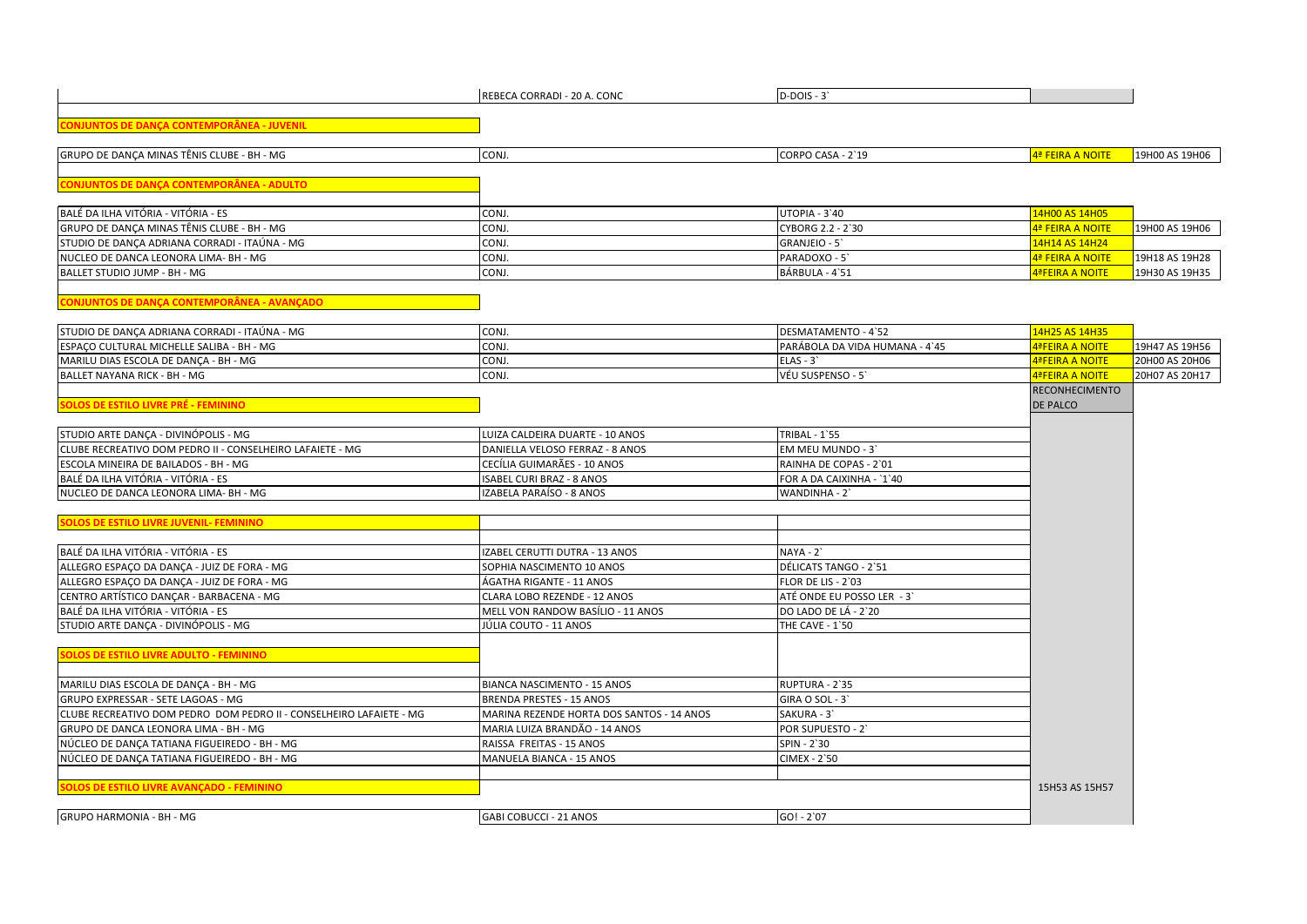| CLUBE RECREATTIVO DOM PEDRO DOM PEDRO II - CONSELHEIRO LAFAIETE - MG | MARIA LUÍSA E. L. PEIXOTO DE FARIA - 17 ANOS       | FEIXE DE LUZ - 3'                                  |                |
|----------------------------------------------------------------------|----------------------------------------------------|----------------------------------------------------|----------------|
| CLUBE RECREATIVO DOM PEDRO II - CONSELHEIRO LAFAIETE - MG            |                                                    | ABISMO - 3                                         |                |
| <b>DUOS DE ESTILO LIVRE - ADULTO</b>                                 |                                                    |                                                    |                |
| GRUPO DE DANÇA MINAS TÊNIS CLUBE - BH - MG                           | VICTÓRIA VILLELA K. JANNOTTI - 14 ANOS CONC        |                                                    |                |
|                                                                      | INAH JAYME - 14 ANOS - CONC                        | FIO D'ÁGUA - 1'57                                  |                |
| ICLUBE RECREATIVO DOM PEDRO II - CONSELHEIRO LAFAIETE - MG           | JÚLIA FERREIRA OLIVEIRA - 18A. CONC.               |                                                    |                |
|                                                                      | MARIA LUÍSA E. L. PEIXOTO DE FARIA - 17 A. CONC.   | O OUTRO EU - 3                                     |                |
| CLUBE RECREATIVO DOM DOM PEDRO II - CONSELHEIRO LAFAIETE - MG        | LECKTYCIA PEREIRA FERNANDES TOLENTINO - 17 A. CONC |                                                    |                |
|                                                                      | MARIA EDUARDA DE OLIVEIRA ABRANCHES - 17A. CONC.   | $EM 2, 1 - 3$                                      |                |
| <b>CONJUNTOS DE ESTILO LIVRE - JUVENIL</b>                           |                                                    |                                                    |                |
|                                                                      |                                                    |                                                    | <b>ENSAIOS</b> |
| STUDIO ARTE DANCA - DIVINÓPOLIS - MG                                 | CONJ.                                              | ATAQUE DAS SAUVAS - 4                              | 15H00 AS 15H08 |
| CLUBE RECREATIVO DOM PEDRO II - CONSELHEIRO LAFAIETE - MG            | CONJ.                                              | UMA VERTENTE, UMA LEGIÃO. SOMOS O ROCK N ROLL - 5` | 15H37 AS 15H47 |
| NÚCLEO DE DANÇA TATIANA FIGUEREDO - BH - MG                          | CONJ.                                              | CHA DE ALICE -4`26                                 | 14H06 AS 14H14 |
| <b>CONJUNTOS DE ESTILO LIVRE - ADULTO</b>                            |                                                    |                                                    |                |

| ISTUDIO LIFE DANCE - ITAÙNA - MG               | CONJ. | IRISH - CEILI - 4`            | 15H10 AS 15H18         |                  |
|------------------------------------------------|-------|-------------------------------|------------------------|------------------|
| BALÉ DA ILHA VILA VELHA - VILA VELHA - ES      | CONJ. | TRILHAS - 2`30                | <b>15H20 AS 15H26</b>  |                  |
| IGRUPO EXPRESSAR - SETE LAGOAS - MG            | CONJ. | ELE SEMPRE FALOU  DE ARTE - 5 | 15H27 AS 15H37         |                  |
| ISTUDIO DE DANCA ADRIANA CORRADI - ITAÚNA - MG | CONJ. | $ZINA - 5$                    | 14H36 AS 14H46         |                  |
| NÚCLEO DE DANÇA TATIANA FIGUEREDO - BH - MG    | CONJ. | ARQUEIROS - 4                 | <b>4ªFEIRA A NOITE</b> | $20H18$ AS 20H26 |

**CONJUNTOS DE ESTILO LIVRE - AVANÇADO** ENSAIOS<br>4ªFEIRA A NOITE GRUPO DE DANÇA MINAS TÊNIS CLUBE - BH - MG SANTA SANTA SANTA SANTA SANTA SANTA SANTA SANTA SANTA SANTA SANTA SANTA SANTA SANTA SANTA SANTA SANTA SANTA SANTA SANTA SANTA SANTA SANTA SANTA SANTA SANTA SANTA SANTA SANTA SANTA STUDIO DE DANÇA ADRIANA CORRADI - ITAÚNA - MG COMPASSO ACADEMIA DE DANÇA - BH - MG COMPASSO ANG CONJE NEJA NOS MEUS OLHOS - 4`25 4ªFEIRA A NOITE 20H27 AS 20H35<br>1995 BALLET STUDIO JUMP - BH - MG COSS 43 19H46 AS 19H46 BALLET STUDIO JUMP - BH - MG CONJE 19H36 AS 19H46<br>
NUCLEO DE DANÇA LEONORA LIMA- BH-MG CONJE CONJE CONJ. CONJ. CONJE CONJE REVOAR - 5' 4<sup>2</sup>FEIRA A NOITE 20H36 AS 20H46 NUCLEO DE DANÇA LEONORA LIMA- BH-MG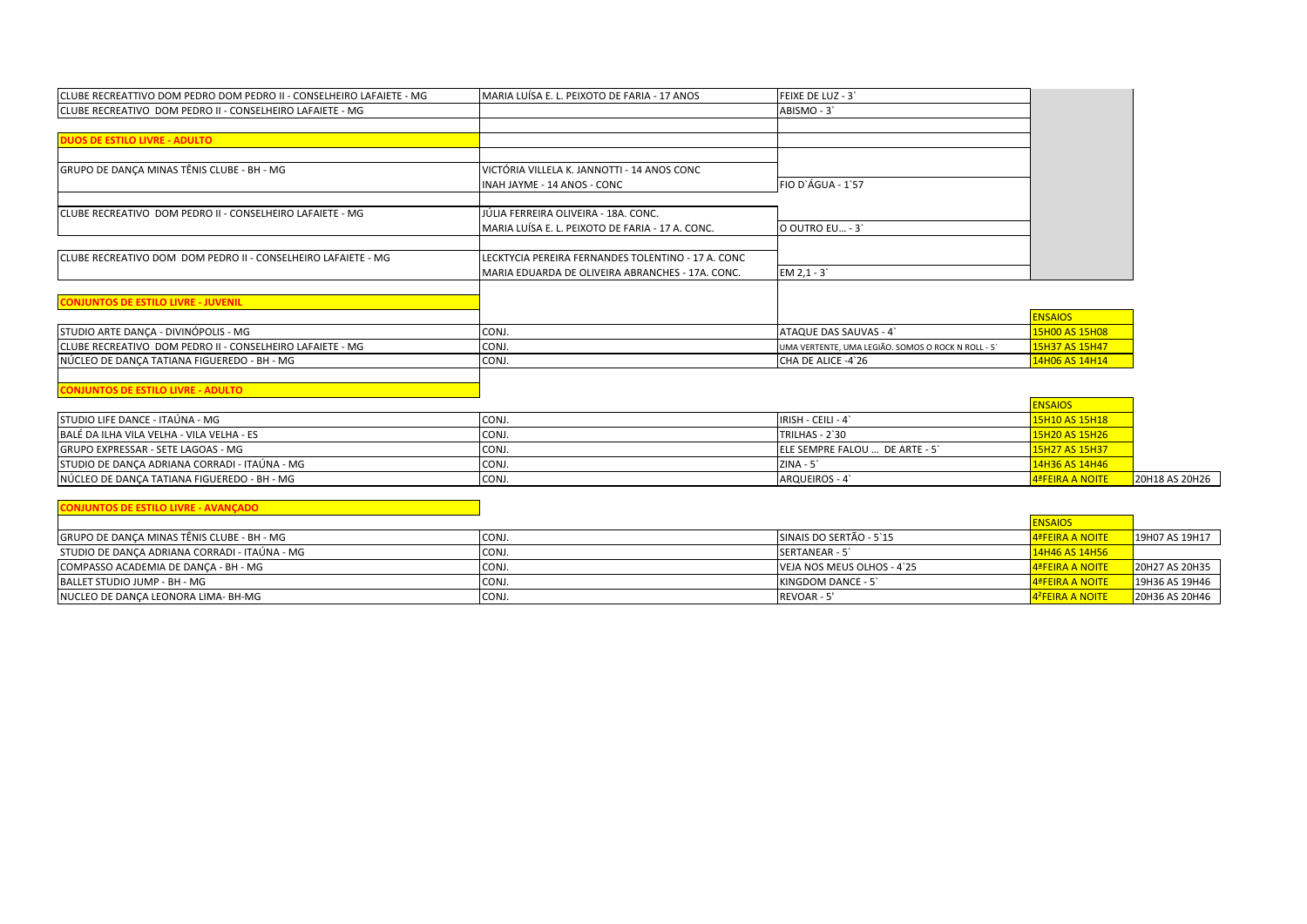## **PASSO DE ARTE MINAS - DIA 22 (DOMINGO) DAS 15:00H AS 23H00**

| <b>ABERTURA: CIA DE DANÇA BITTENCOURT</b>                 | <b>PRONTUARIO 1</b>                         | 16'                                                         | 14H00 AS 14H45                   |
|-----------------------------------------------------------|---------------------------------------------|-------------------------------------------------------------|----------------------------------|
|                                                           |                                             |                                                             |                                  |
| SOLOS DE DANÇA URBANA ADULTO - FEMININO                   |                                             |                                                             | RECONHECIMENTO<br>DE PALCO       |
| STUDIO ARTE DANCA - DIVINÓPOLIS - MG                      | VITÓRIA MELIRA VIEIRA DE OLIVEIRA - 14 ANOS | MEDUSA - 3                                                  |                                  |
|                                                           |                                             |                                                             |                                  |
| SOLOS DE DANÇA URBANA AVANÇADO - MASCULINO                |                                             |                                                             |                                  |
| STUDIO DE BALLET PLIÉ - CONTAGEM - MG                     | HIURE HENRIQUE - 24 ANOS                    | GRATIDÃO - 3                                                |                                  |
|                                                           |                                             |                                                             |                                  |
| <b>DUOS DE DANÇA URBANA - ADULTO</b>                      |                                             |                                                             | 13H30 AS 13H35                   |
| OFICINA DA DANÇA - BH - MG                                | OLIVIA NUNES M. CANESCH - 14 ANOS CONC      |                                                             |                                  |
|                                                           | MARIA EDUARDA S. GUANAIS - 15 ANOS - CONC   | CONEXÃO URBANA - 3                                          |                                  |
| DUOS DE DANÇA URBANA - AVANÇADO                           |                                             |                                                             |                                  |
|                                                           |                                             |                                                             |                                  |
| STUDIO ARTE DANÇA - DIVINÓPOLIS - MG                      | JÉSSICA DUARTE DE ASSIS - 29A. CONC         |                                                             |                                  |
|                                                           | ALICIA CAMPOS - 23A. CONC                   | CAMPO MAGNÉTICO - 3                                         |                                  |
|                                                           |                                             |                                                             |                                  |
| <b>CONJUNTOS DE DANÇA URBANA - JUVENIL</b>                |                                             |                                                             | <b>ENSAIOS</b>                   |
| DK STUDIO - BH - MG                                       | CONJ.                                       | CIRANDA - 3'10                                              | 13H00 AS 13H07                   |
|                                                           |                                             |                                                             |                                  |
| <b>CONJUNTOS DE DANÇA URBANA - AVANÇADO</b>               |                                             |                                                             |                                  |
| EXPRESSÃO URBANA - BH - MG                                | CONJ.                                       | <b>EXPERIMENTO ARTÍSTICO - 5'</b>                           | <b>ENSAIOS</b><br>13H08 AS 13H18 |
| STUDIO ARTE DANCA - DIVINÓPOLIS - MG                      | CONJ.                                       | <b>CONTOS IMORAIS - 5'</b>                                  | 13H20 AS 13H30                   |
|                                                           |                                             |                                                             |                                  |
|                                                           |                                             |                                                             |                                  |
| <b>SOLOS DE JAZZ PRÉ - FEMININO</b>                       |                                             |                                                             | <b>RECONHECIMENTO</b>            |
| STUDIO ARTE DANÇA - DIVINÓPOLIS - MG                      | MILLA LINHARES - 7 ANOS                     | PEQUENA AVENTUREIRA - 2`33                                  | DE PALCO                         |
| CLUBE RECREATIVO DOM PEDRO II - CONSELHEIRO LAFAIETE - MG | MARIA JÚLIA CORDEIRO LUCINDO - 10 ANOS      | O MEU VELOTROL - 3                                          |                                  |
| CLUBE RECREATIVO DOM PEDRO II - CONSELHEIRO LAFAIETE - MG | ISADORA MARA CANUTO PEREIRA - 8 ANOS        | UM BARULHO, UM SUMIÇO - 3                                   |                                  |
|                                                           |                                             |                                                             |                                  |
| <b>SOLOS DE JAZZ JUVENIL - FEMININO</b>                   |                                             |                                                             |                                  |
| ESPAÇO DAS ARTES - RIO DE JANEIRO - RJ                    | PIETRA LEÃO DA SILVA - 11 ANOS              | <b>GATE NUMBER FOUR - 2`42</b>                              |                                  |
| ESPAÇO DAS ARTES - RIO DE JANEIRO - RJ                    | EDUARDA DALTRO SANTOS - 11 ANOS             | WONDERLAND - 2`32                                           |                                  |
| ESCOLA DE JAZZ DOM PEDRO II - CONSELHEIRO LAFAIETE - MG   | ANA LAURA ALMEIDA PEIXOTO - 14 ANOS         | ELE NÃO ESTÁ LONGE, APENAS ESTÁ DO OUTRO LADO DO CAMINHO 3' |                                  |
| MARILU DIAS ESCOLA DE DANÇA - BH - MG                     | PAULA ABREU - 12 ANOS                       | DAYSE DUCK - 2                                              |                                  |
| MARILU DIAS ESCOLA DE DANCA - BH - MG                     | JULIA MORAIS - 13 ANOS                      | SHOW TIME - 2`                                              |                                  |
| CLUBE RECREATIVO DOM PEDRO II - CONSELHEIRO LAFAIETE - MG | MARIA EDUARDA B.DA S. ABDON - 11 ANOS       | $LAR - 3'$                                                  |                                  |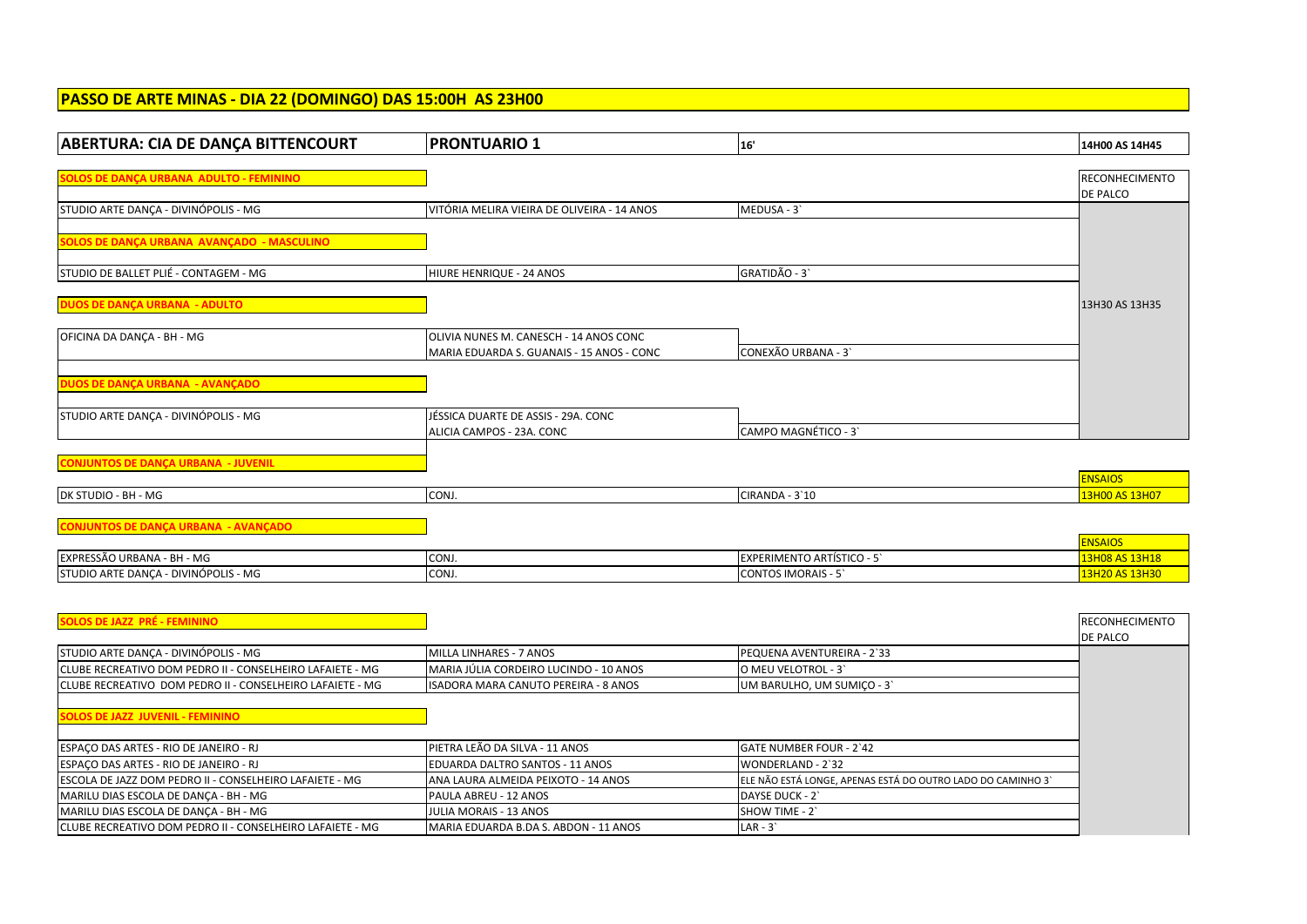| <b>OLOS DE JAZZ ADULTO- FEMININO</b>                      |                                            |                                                             |                |
|-----------------------------------------------------------|--------------------------------------------|-------------------------------------------------------------|----------------|
|                                                           |                                            |                                                             |                |
| ESPACO DAS ARTES - RIO DE JANEIRO - RJ                    | MARIA CLARA NASCIMENTO DA SILVA - 14 ANOS  | ONLY JAZZ - 3`11                                            |                |
| EQUIPE ELITE ACRODANCE - DIVINÓPOLIS - MG                 | MARIA JÚLIA BARROS - 15 ANOS               | AINDA HÁ ESPERANÇA - 2`30                                   |                |
| GRUPO EXPRESSAR - SETE LAGOAS - MG                        | <b>BRENDA PRESTES - 15 ANOS</b>            | DUAL-IDADE - 3'                                             |                |
| ESCOLA DE JAZZ DOM PEDRO II - CONSELHEIRO LAFAIETE - MG   | MARINA REZENDE HORTA DOS SANTOS - 14 ANOS  | DESCONECTA - 3                                              |                |
| ESPAÇO ÉRIKA DUTRA - CONTAGEM - MG                        | SOPHIA PRAZERES - 16 ANOS                  | O ESPETACULAR AGORA - 2`52                                  |                |
| NÚCLEO DE ARTE E DANCA FLORESTA - BH - MG                 | JULIA NORBERTO - 15 ANOS                   | TOCANDO EM FRENTE - 2'12                                    |                |
| ESPAÇO CULTURAL MICHELLE SALIBA - BH - MG                 | ANA LOUISE CARVALHO - 14 ANOS              | ONDE ANDEI, ONDE FLORI, ONDE FIZ MORADA E ME ENCONTREI - 3' |                |
| <b>OLOS DE JAZZ AVANÇADO - FEMININO</b>                   |                                            |                                                             | 13H36 AS 13H46 |
| STUDIO DE DANÇA ADRIANA CORRADI - ITAÚNA - MG             | REBECA CORRADI - 20 ANOS                   | ME DE ESPERANÇA - 3                                         |                |
| ESPAÇO CULTURAL MICHELLE SALIBA - BH - MG                 | <b>JULIA RODRIGUES - 19 ANOS</b>           | $EL\tilde{A} - 3$                                           |                |
| PRIMEIRO ATO CENTRO DE DANÇA - BH - MG                    | SOFIA DE CARVALHO BRITTO SOUSA - 26 ANOS   | JAZZ AND BLUES - 2`50                                       |                |
| PRIMEIRO ATO CENTRO DE DANÇA - BH - MG                    | MARCELA RIBEIRO DE QUEIROZ - 25 ANOS       | ENCATARE - 2`40                                             |                |
| PRIMEIRO ATO CENTRO DE DANÇA - BH - MG                    | CAMILA FELIX DA COSTA - 28 ANOS            | AINDA ESTOU VIVA - 2`35                                     |                |
| GRUPO HARMONIA - BH - MG                                  | MARINA ANDRADE - 21 ANOS                   | SER E ESTAR - 2`47                                          |                |
| <b>GRUPO HARMONIA - BH - MG</b>                           | JULIA GOMES - 21 ANOS                      | SUJEIÇÃO - 2`47                                             |                |
| GRUPO HARMONIA - BH - MG                                  | GABI COBUCCI - 20 ANOS                     | A ÚLTIMA LÁGRIMA - 3                                        |                |
| CLUBE RECREATIVO DOM PEDRO II - CONSELHEIRO LAFAIETE - MG | MARIA EDUARDA DE OLIVERA ABRANCHES-17A.    | LASCÍVIA - 3`                                               |                |
| ESPACO DAS ARTES - RIO DE JANEIRO - RJ                    | PATRÍCIA DE MUROS - 21 ANOS                | <b>BELIVE - 3'10</b>                                        |                |
| ARTE PLENA NÚCLEO DE DANÇAS - DIVINÓPOLIS - MG            | LARISSA ALVES DA SILVA - 24 ANOS           | ENQUANTO EU CHORO - 2`26                                    |                |
| ARTE PLENA NÚCLEO DE DANÇAS - DIVINÓPOLIS - MG            | MICHELY MARA MELO MOREIRA - 23 ANOS        | POR FALAR EM SAUDADE 2`30                                   |                |
| DUOS DE JAZZ  - PRÉ                                       |                                            |                                                             |                |
| ESPACO ÉRIKA DUTRA - CONTAGEM - MG                        | ANA CAROLINA DE OLIVEIRA - 10 ANOS CONC    |                                                             |                |
|                                                           | MANUELLA GOMES - 10 ANOS CONC              | ALÔ! - 2`45                                                 |                |
|                                                           |                                            |                                                             |                |
| CLUBE RECREATIVO DOM PEDRO II - CONSELHEIRO LAFAIETE - MG | DANIELLA VELOSO FERRAZ - 8 ANOS CONC       |                                                             |                |
|                                                           | ISADORA MARA CANUTO PEREIRA - 8 ANOS CONC  | PARA IR Á LUA - 3'18                                        |                |
| <b>DUOS DE JAZZ - JUVENIL</b>                             |                                            |                                                             |                |
| CLUBE RECREATIVO DOM PEDRO II - CONSELHEIRO LAFAIETE - MG | ANA LAURA ALMEIDA PEIXOTO - 14 ANOS CONC   |                                                             |                |
|                                                           | MARINA REZENDE HORTA SANTOS - 15 ANOS CONC | QUANDO VOCÊ FOR EMBORA - 3`10                               |                |
| <b>DUOS DE JAZZ - ADULTO</b>                              |                                            |                                                             |                |
| EQUIPE ELITE ACRODANCE - DIVINÓPOLIS - MG                 | LÍVIA GOULART - 16 ANOS CONC               |                                                             |                |
|                                                           | MARIA JÚLIA BARROS - 15 ANOS CONC          | SINUOSAS - 3                                                |                |
| <b>DUOS DE JAZZ - AVANÇADO</b>                            |                                            |                                                             |                |
| COMPASSO ACADEMIA DE DANCA - BH - MG                      | LUIZA GARNIER - 18 ANOS CONC               |                                                             |                |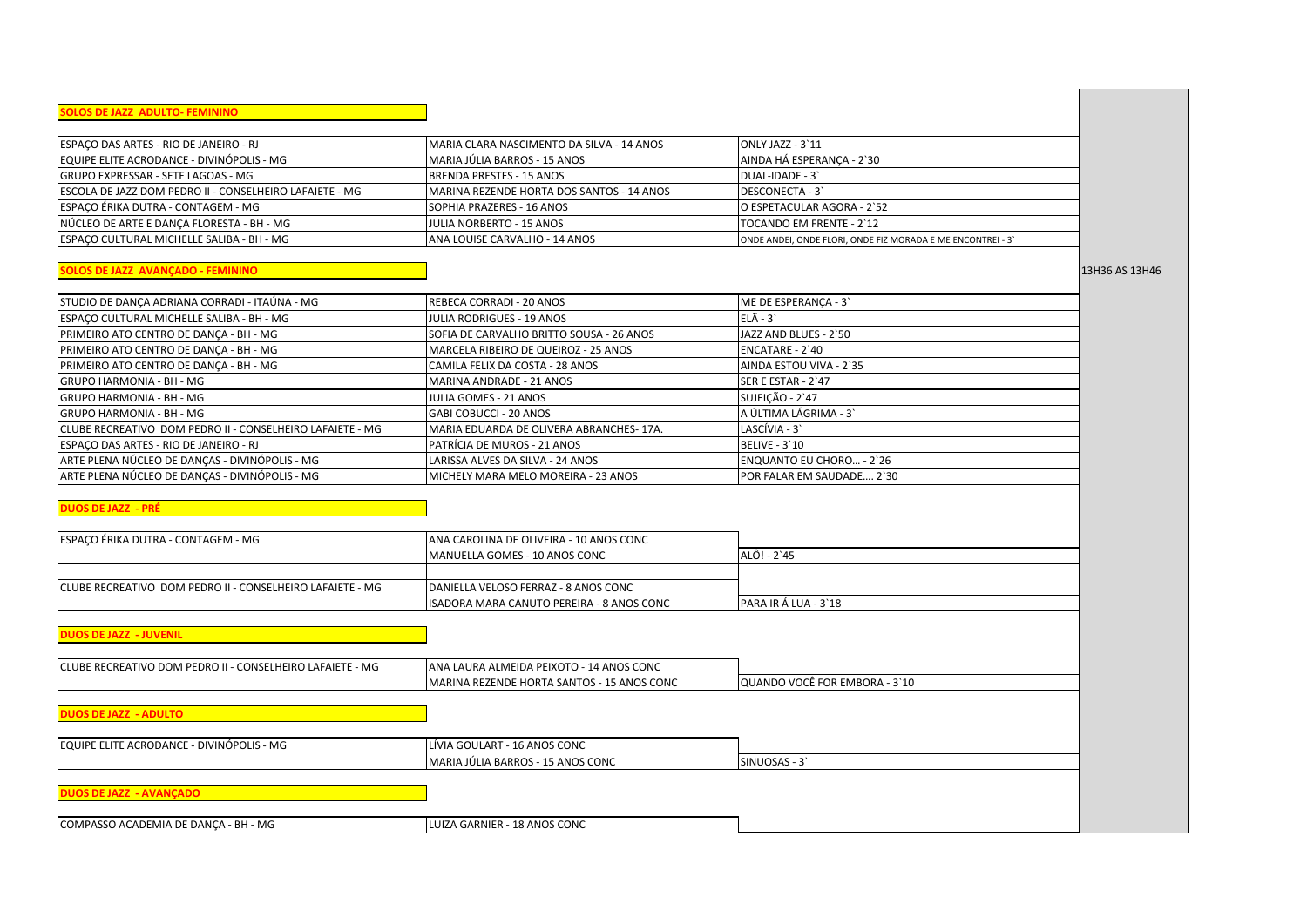|                                                            | PEDRO FERNANDES - 17 ANOS CONC                  | MEU LAR - 3             |  |
|------------------------------------------------------------|-------------------------------------------------|-------------------------|--|
|                                                            |                                                 |                         |  |
| PRIMEIRO ATO CENTRO DE DANÇA - BH - MG                     | CAMILA FELIX DA COSTA - 28 ANOS CONC            |                         |  |
|                                                            | MARIA EDUARDA GOUVEA JUNOT - 17 ANOS CONC       | ATRACCION - 2`35        |  |
|                                                            |                                                 |                         |  |
| <b>GRUPO HARMONIA - BH - MG</b>                            | MARINA ANDRADE - 21 ANOS - CONC                 |                         |  |
|                                                            | CAROLINE MATOS - 19 ANOS - CONC                 | <b>EXPECTATIVA - 3'</b> |  |
| <b>GRUPO HARMONIA - BH - MG</b>                            | <b>JANA CLARA MARQUES - 24 ANOS</b>             |                         |  |
|                                                            |                                                 |                         |  |
|                                                            | JULIA GOMES - 21 ANOS                           | TOUJOURS? - 2`30        |  |
| ICLUBE RECREATIVO DOM PEDRO II - CONSELHEIRO LAFAIETE - MG | MARIA EDUARDA DE OLIVEIRA ABRANCHES - 17A. CONC |                         |  |
|                                                            | BRUNO EDUARDO STEFANI - 26 ANOS - CONC          | AVIÕES DE PAPEL - 3     |  |

|                                      |       |                                 | ENSAIOS               |
|--------------------------------------|-------|---------------------------------|-----------------------|
| STUDIO ARTE DANCA - DIVINÓPOLIS - MG | CONJ  | TRAVESSURAS NO PICADEIRO - 3`10 | <b>MOO AS 9HOP</b>    |
| STUDIO LE DANCE - NOVA LIMA - MG     | CONJ. | <b>IDESCONFIGURANDO - 4</b>     | <b>09H25 AS 09H33</b> |

| <b>CONJUNTOS DE JAZZ - JUVENIL</b>                         |       |                                        |                |
|------------------------------------------------------------|-------|----------------------------------------|----------------|
|                                                            |       |                                        | <b>ENSAIOS</b> |
| <b>STUDIO LE DANCE - NOVA LIMA - MG</b>                    | CONJ. | <b>EMBALOS DE DANCIN DAYS 5'</b>       | 09H34 AS 09H44 |
| MARILU DIAS ESCOLA DE DANÇA - BH - MG                      | CONJ. | FORROZEANDO - 4                        | 09H45 AS 09H53 |
| ICLUBE RECREATIVO DOM PEDRO II - CONSELHEIRO LAFAIETE - MG | CONJ. | DOMINÓS - 5'10                         | 10H08 AS 10H18 |
| GRUPO DE DANÇA MINAS TÊNIS CLUBE - BH - MG                 | CONJ. | $ARGILA - 3'32$                        | 10H30 AS 10H36 |
| BALLET NAYANA RICK - BH - MG                               | CONJ. | COM QUE ROUPA EU VOU? - 3'55           | 10H46 AS 10H54 |
| STUDIO ARTE DANCA - DIVINÓPOLIS - MG                       | CONJ. | CAMINHANTES BRANCOS - 4                | 09H07 AS 09H15 |
| BALLET NAYANA RICK - BH - MG                               | CONJ. | DE VOLTA AOS TEMPOS DA BRILHANTINA - 4 | 10H55 AS 11H00 |

#### **CONJUNTOS DE JAZZ - ADULTO**

|                                                            |       |                                           | <b>ENSAIOS</b>        |
|------------------------------------------------------------|-------|-------------------------------------------|-----------------------|
| STUDIO ARTE DANCA - DIVINÓPOLIS - MG                       | CONJ. | FOGO - 3`56                               | 09H16 AS 09H24        |
| EQUIPE ELITE ACRODANCE - DIVINÓPOLIS - MG                  | CONJ. | ABSTRUSO - 3                              | 11H01 AS 11H07        |
| STUDIO DE DANCA PLIÉ - CONTAGEM - MG                       | CONJ. | FELINOS - 3'12                            | 11H08 AS 11H14        |
| ICLUBE RECREATIVO DOM PEDRO II - CONSELHEIRO LAFAIETE - MG | CONJ. | BAIANÁ - 5                                | 10H19 AS 10H29        |
| GRUPO DE DANÇA MINAS TÊNIS CLUBE - BH - MG                 | CONJ. | DIVERTIDA-MENTE - 3`22                    | 11H15 AS 11H21        |
| NÚCLEO DE ARTE E DANCA FLORESTA - BH - MG                  | CONJ. | MATILDA - BEM-VINDOS A CRUNCHEM HALL - 5' | 11H22 AS 11H32        |
| PRIMEIRO ATO CENTRO DE DANÇA - BH - MG                     | CONJ. | <b>BROADWAY SHOW - 4</b>                  | 11H33 AS 11H41        |
| MARILU DIAS ESCOLA DE DANÇA - BH - MG                      | CONJ. | MARYLINS - 4                              | <b>09H54 AS 10H00</b> |
|                                                            |       |                                           |                       |

#### **CONJUNTOS DE JAZZ - AVANÇADO**

| IARTE PLENA NÚCLEO DE DANCA - DIVINÓPOLIS - MG | CONJ. | DE PASSAGEM - 2`54    | 11H42 AS 11H45 |
|------------------------------------------------|-------|-----------------------|----------------|
| IGRUPO DE DANCA MINAS TÊNIS CLUBE - BH - MG    | CONJ. | RECICLÁVEL? - 3`28    | 11H46 AS 11H52 |
| IGRUPO HARMONIA - BH - MG                      | CONJ. | KARMA À CAVALO - 4`46 | 11H53 AS 12H00 |
| <b>PRIMEIRO ATO CENTRO DE DANCA - BH - MG</b>  | CONJ. | IFÉ E CONTAGEM - 5    | 12H01 AS 12H11 |
| ISTUDIO DE DANCA ADRIANA CORRADI - ITAÚNA - MG | CONJ. | MERITOS - 5           | 12H12 AS 12H22 |